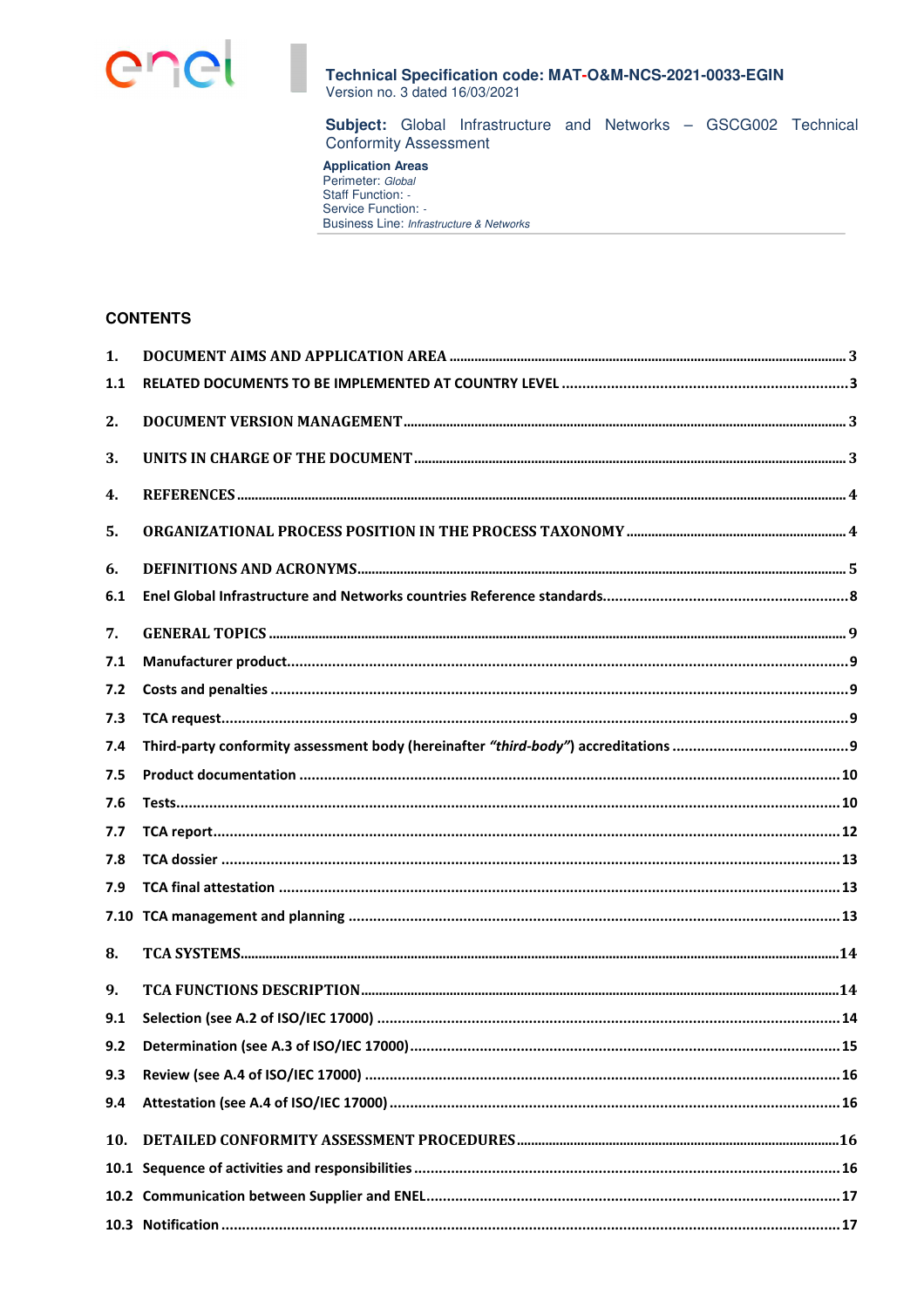

**Subject:** Global Infrastructure and Networks – GSCG002 Technical Conformity Assessment

#### **Application Areas** Perimeter: Global Staff Function: - Service Function: -Business Line: Infrastructure & Networks

**THE HEAD OF NETWORK COMPONENTS STANDARDIZATION Maurizio Mazzotti**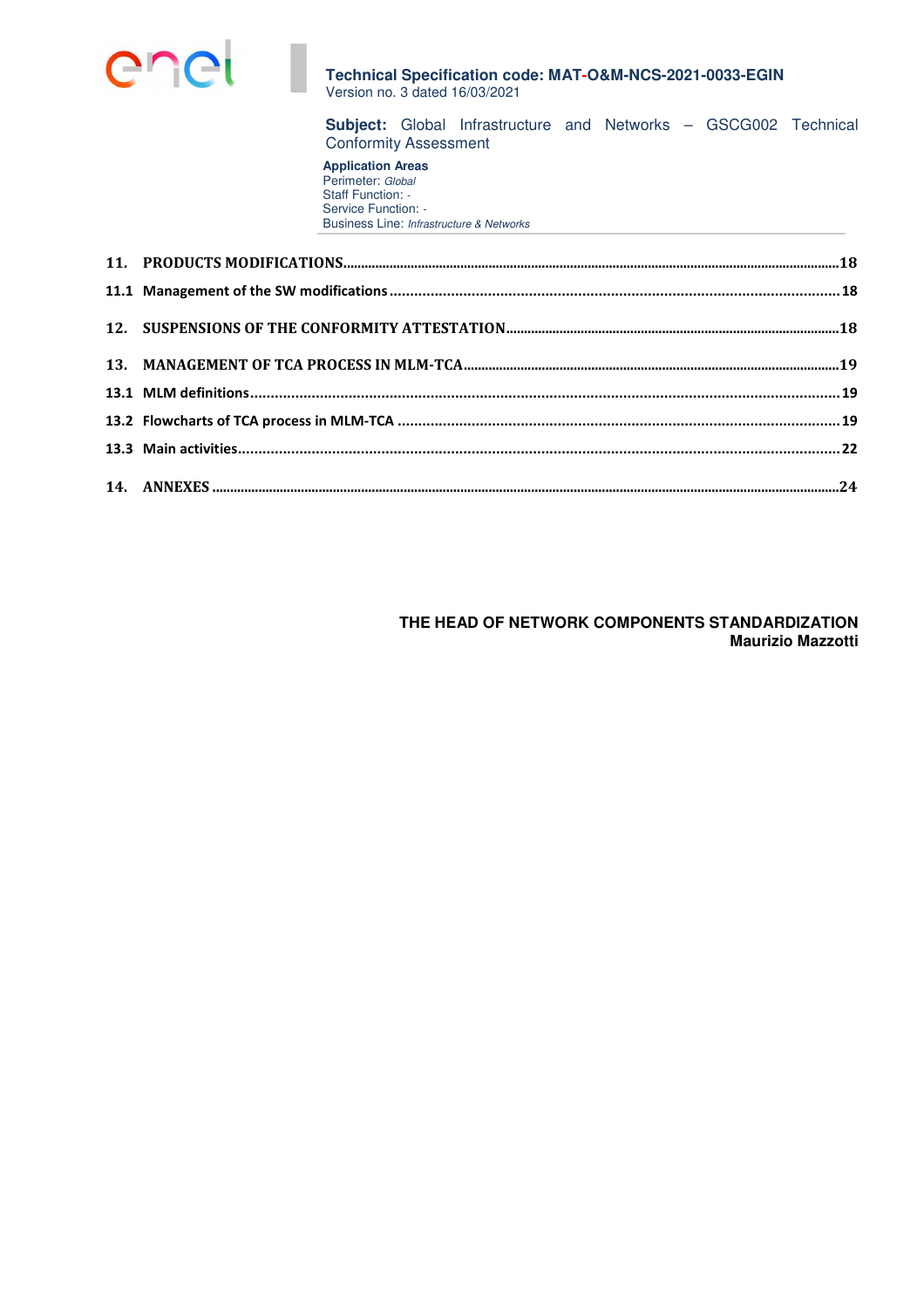

**Subject:** Global Infrastructure and Networks – GSCG002 Technical Conformity Assessment

| <b>Application Areas</b>                 |  |
|------------------------------------------|--|
| Perimeter: Global                        |  |
| Staff Function: -                        |  |
| Service Function: -                      |  |
| Business Line: Infrastructure & Networks |  |

# **1. DOCUMENT AIMS AND APPLICATION AREA**

The scope of this document is to describe the procedures for technical conformity assessments of components and equipment to be supplied (directly or indirectly) to all Enel Global Infrastructure and Networks Countries:

| Country   | <b>Distribution Company</b>  |
|-----------|------------------------------|
| Argentina | Edesur                       |
|           | Enel Distribuição Rio        |
| Brazil    | Enel Distribuição Ceará      |
|           | Enel Distribuição Goiás Enel |
|           | Enel Distribuição São Paulo  |
| Chile     | Enel Distribución Chile      |
| Colombia  | Codensa                      |
| Iberia    | e-distribución               |
| Italy     | e-distribuzione              |
| Peru      | Enel Distribución Perú       |
|           | Enel Distributie Banat       |
| Romania   | Enel Distributie Dobrogea    |
|           | Enel Distributie Muntenia    |

Table1

## **1.1 RELATED DOCUMENTS TO BE IMPLEMENTED AT COUNTRY LEVEL**

This document applies to both Enel Global Infrastructure and Networks Srl Company and to Infrastructure and Networks Business Line perimeter, when each Company does not have to issue further documents.

# **2. DOCUMENT VERSION MANAGEMENT**

| <b>Version</b> | <b>Date</b> | <b>Main changes description</b>                                                            |
|----------------|-------------|--------------------------------------------------------------------------------------------|
|                | 16/03/2021  | Issuing of Global Infrastructure and Networks - GSCG002 Technical Conformity<br>Assessment |
|                |             |                                                                                            |
|                |             |                                                                                            |

# **3. UNITS IN CHARGE OF THE DOCUMENT**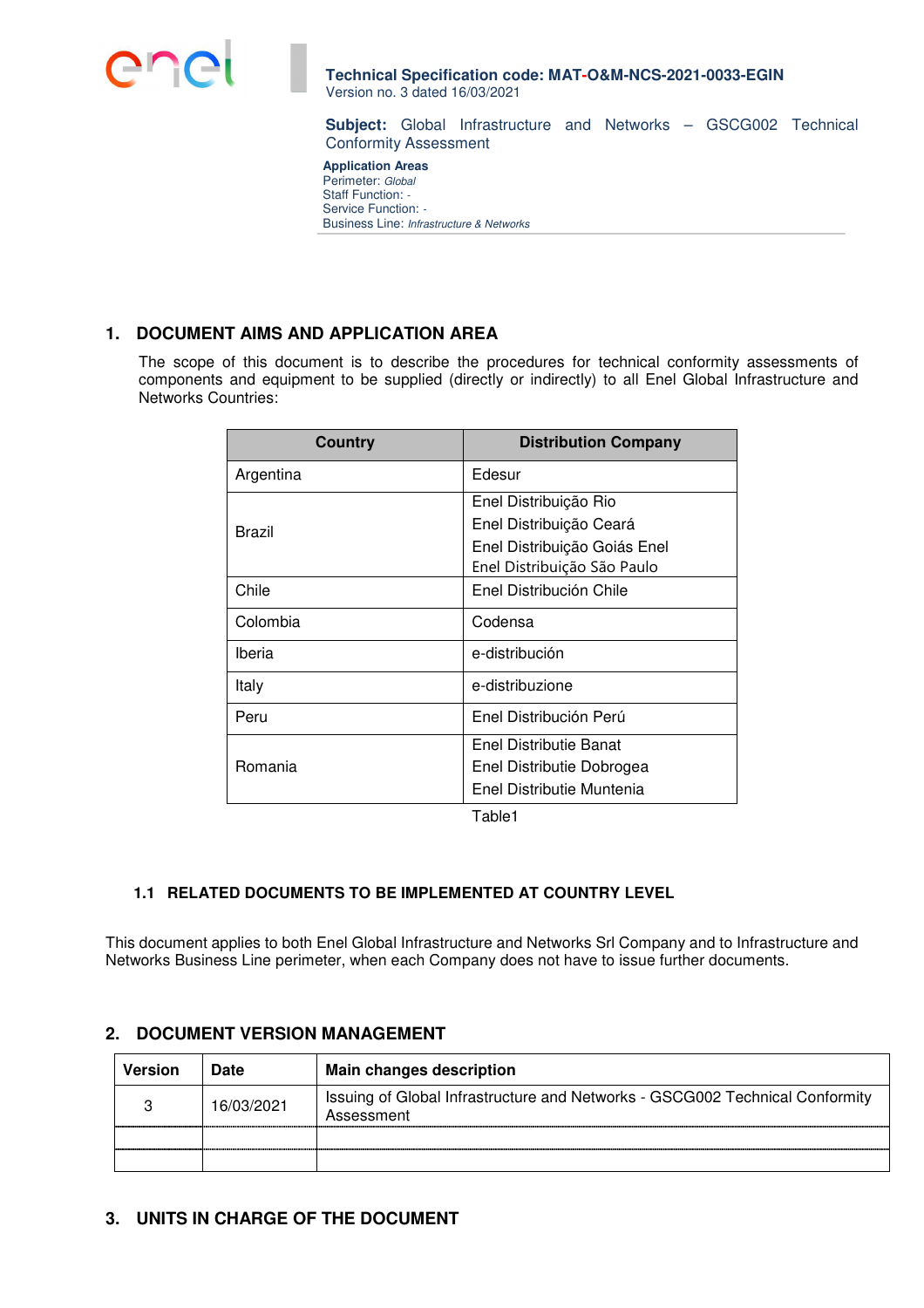

**Subject:** Global Infrastructure and Networks – GSCG002 Technical Conformity Assessment

**Application Areas** Perimeter: Global Staff Function: -Service Function: - Business Line: Infrastructure & Networks

Responsible for drawing up the document:

• Global Infrastructure and Networks: Operation and Maintenance / Network Components **Standardization** 

Responsible for authorizing the document:

- Global Infrastructure and Networks: Head of Operation and Maintenance unit
- Global Infrastructure and Networks: Head of Health, Safety, Environment and Quality unit.

# **4. REFERENCES**

- Code of Ethics of Enel Group;
- Enel Human Right Policy;
- The Enel Group Zero Tolerance of Corruption (ZTC) Plan;
- Organization and management model as per Legislative Decree No. 231/2001;
- RACI Handbook Infrastructure and Networks no. 06;
- Enel Global Compliance Program (EGCP);
- Integrated Policy of Quality, Health and Safety, Environment and anti-Bribery;

# **5. ORGANIZATIONAL PROCESS POSITION IN THE PROCESS TAXONOMY**

Value Chain/Process Area: Networks Management

Macro Process: Materials management

Process: Network components standardization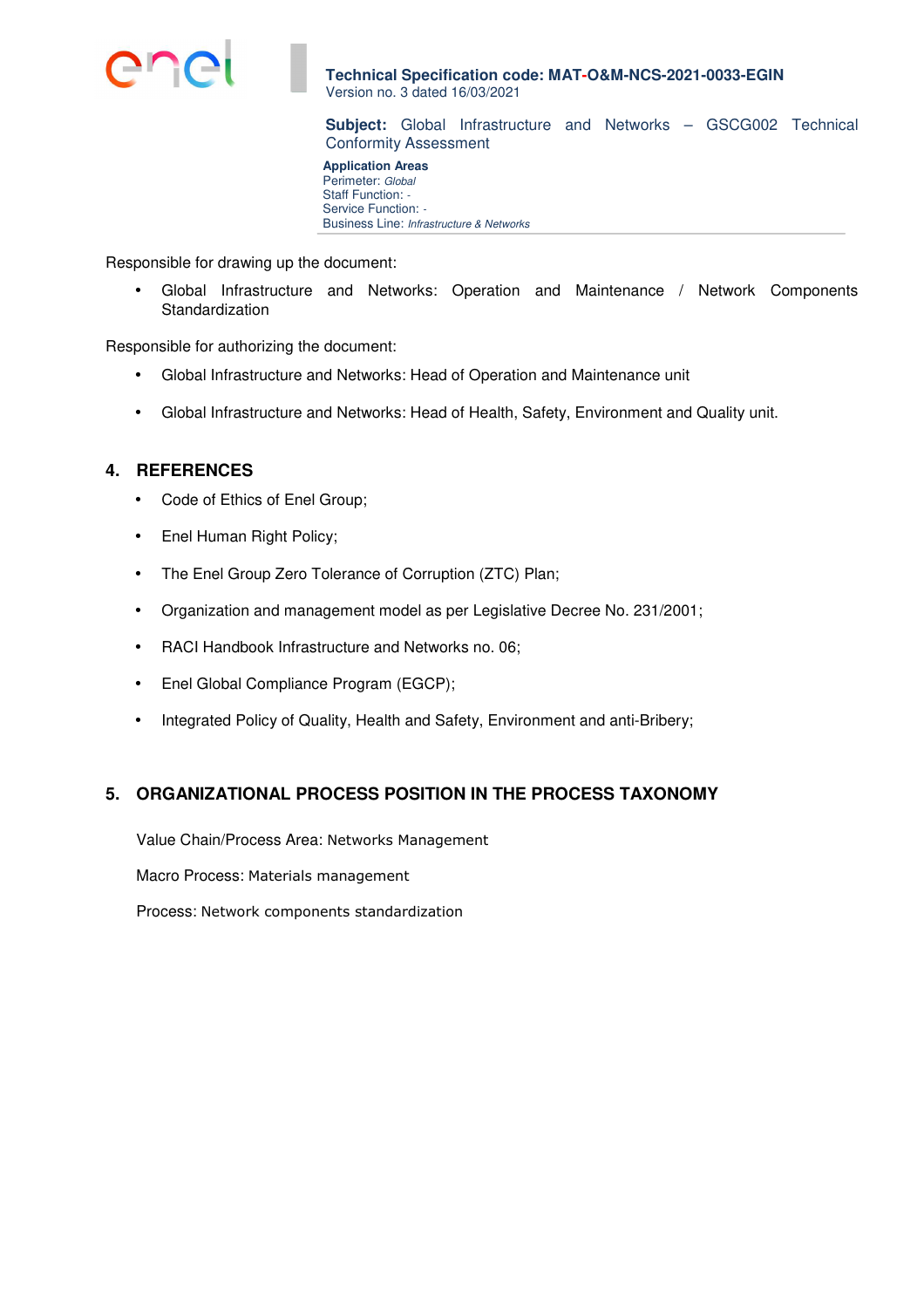

**Subject:** Global Infrastructure and Networks – GSCG002 Technical Conformity Assessment

**Application Areas** Perimeter: Global Staff Function: - Service Function: -Business Line: Infrastructure & Networks

# **6. DEFINITIONS AND ACRONYMS**

| <b>Acronym and Key words</b>             | <b>Description</b>                                                                                                                                                                                                                                                                                                                                                                                                                                                                                                      |  |  |  |
|------------------------------------------|-------------------------------------------------------------------------------------------------------------------------------------------------------------------------------------------------------------------------------------------------------------------------------------------------------------------------------------------------------------------------------------------------------------------------------------------------------------------------------------------------------------------------|--|--|--|
| <b>IManufacturer Product</b>             | Component manufactured by a Supplier in accordance with a<br>technical specification                                                                                                                                                                                                                                                                                                                                                                                                                                    |  |  |  |
| Technical Conformity Assessment<br>(TCA) | A "conformity assessment" <sup>1</sup> with respect to "specified<br>requirements" <sup>2</sup> consists in functional, dimensional, constructional<br>and test characteristics required for a product (or a series of<br>products) and quoted in technical specifications and quality<br>requirements issued by Enel Group distribution companies. This<br>also includes the verification of conformity with respect to local<br>applicable regulation and laws and possession of relevant<br>requested certifications |  |  |  |
| Conformity assessment body               | [ISO<br>Body that performs the conformity assessment activities<br>17000]                                                                                                                                                                                                                                                                                                                                                                                                                                               |  |  |  |

l

<sup>1</sup> Definition 2.1 of ISO/IEC 17000

<sup>2</sup> Definition 3.1 of ISO/IEC 17000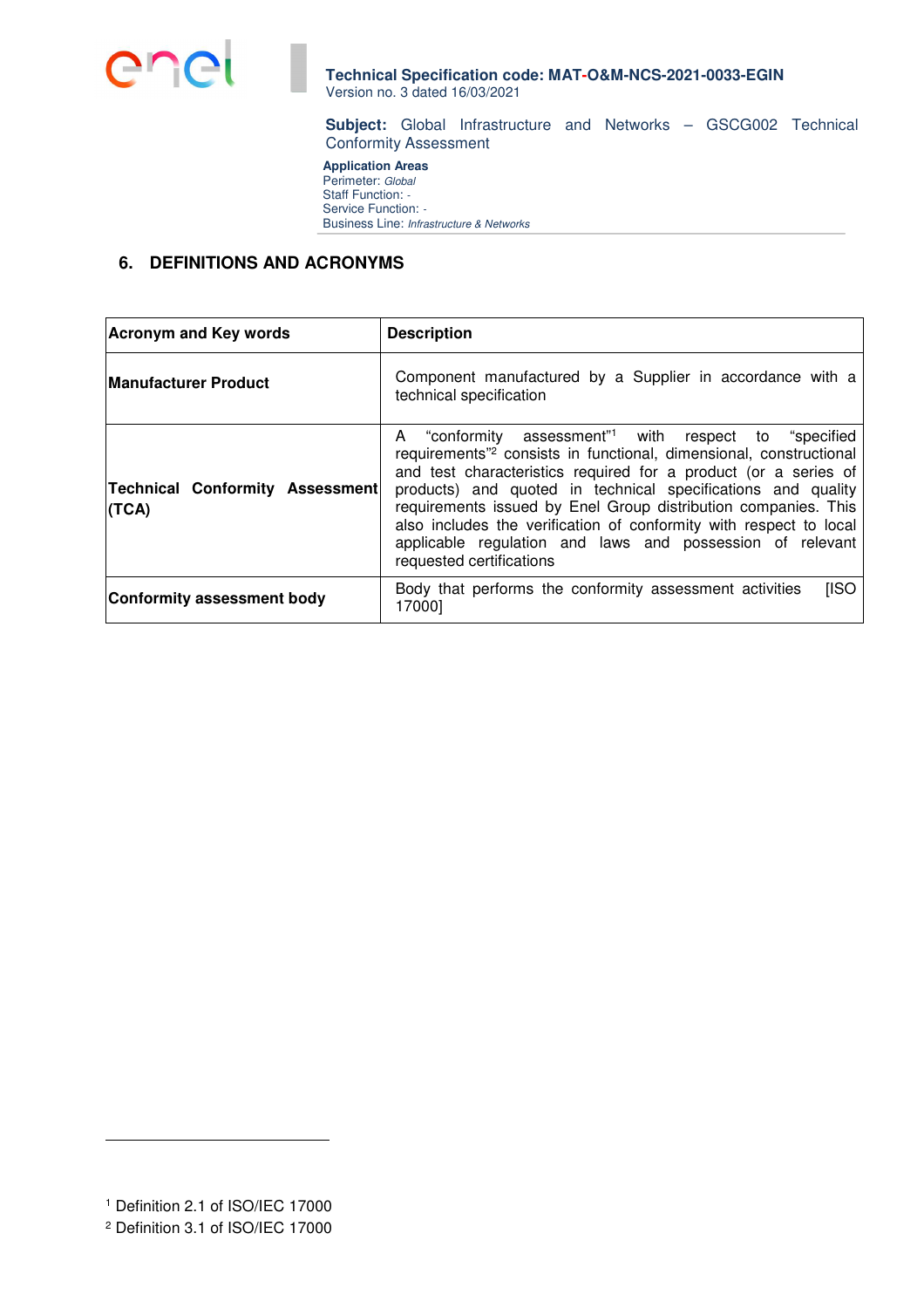

**Subject:** Global Infrastructure and Networks – GSCG002 Technical Conformity Assessment

**Application Areas** Perimeter: Global Staff Function: - Service Function: -Business Line: Infrastructure & Networks

| <b>First-party conformity assessment</b>             | Conformity assessment activity that is performed by the person or<br>organization that provides the object [ISO 17000 - ref. 2.2]                                                                                  |  |  |  |  |
|------------------------------------------------------|--------------------------------------------------------------------------------------------------------------------------------------------------------------------------------------------------------------------|--|--|--|--|
| <b>Second-party conformity</b><br>assessment         | Conformity assessment activity that is performed by a person or<br>organization that has a user interest in the object [ISO 17000 - ref.<br>2.3]                                                                   |  |  |  |  |
| Third-party conformity assessment                    | Conformity assessment activity that is performed by a person or body<br>that is independent of the person or organization that provides the<br>object, and of user interests in that object [ISO 17000 - ref. 2.4] |  |  |  |  |
| <b>Enel Equipment Key code</b>                       | It's an equipment representative for a group (family) of similar<br>equipment chose by Enel                                                                                                                        |  |  |  |  |
| <b>Enel Equipment Family code</b>                    | Equipment belonging to a specific group (family) in which another<br>equipment is identified as key code                                                                                                           |  |  |  |  |
| <b>TCA systems</b>                                   | The "conformity assessment systems", is applicable specifying that<br>the rules and procedures to carry on the TCA are those specified in<br>the present document                                                  |  |  |  |  |
| <b>Type A documentation</b>                          | Not confidential documents used for product manufacturing and<br>management from which it is possible to verify the product conformity<br>to all technical specification requirements, directly or indirectly      |  |  |  |  |
| <b>Type B documentation</b>                          | Confidential documents used for product manufacturing and<br>management where all product project details are described, in order<br>to uniquely identify the product object of the TCA                            |  |  |  |  |
| <b>TCA report</b>                                    | Document describing the activities carried out for TCA                                                                                                                                                             |  |  |  |  |
| <b>TCA dossier</b>                                   | Set of final documents delivered by the Supplier for the TCA                                                                                                                                                       |  |  |  |  |
| <b>Supplier's Declaration of Conformity</b><br>(SDC) | Is a "declaration", i.e. first-party attestation [ISO 17000 - ref. 5.4]                                                                                                                                            |  |  |  |  |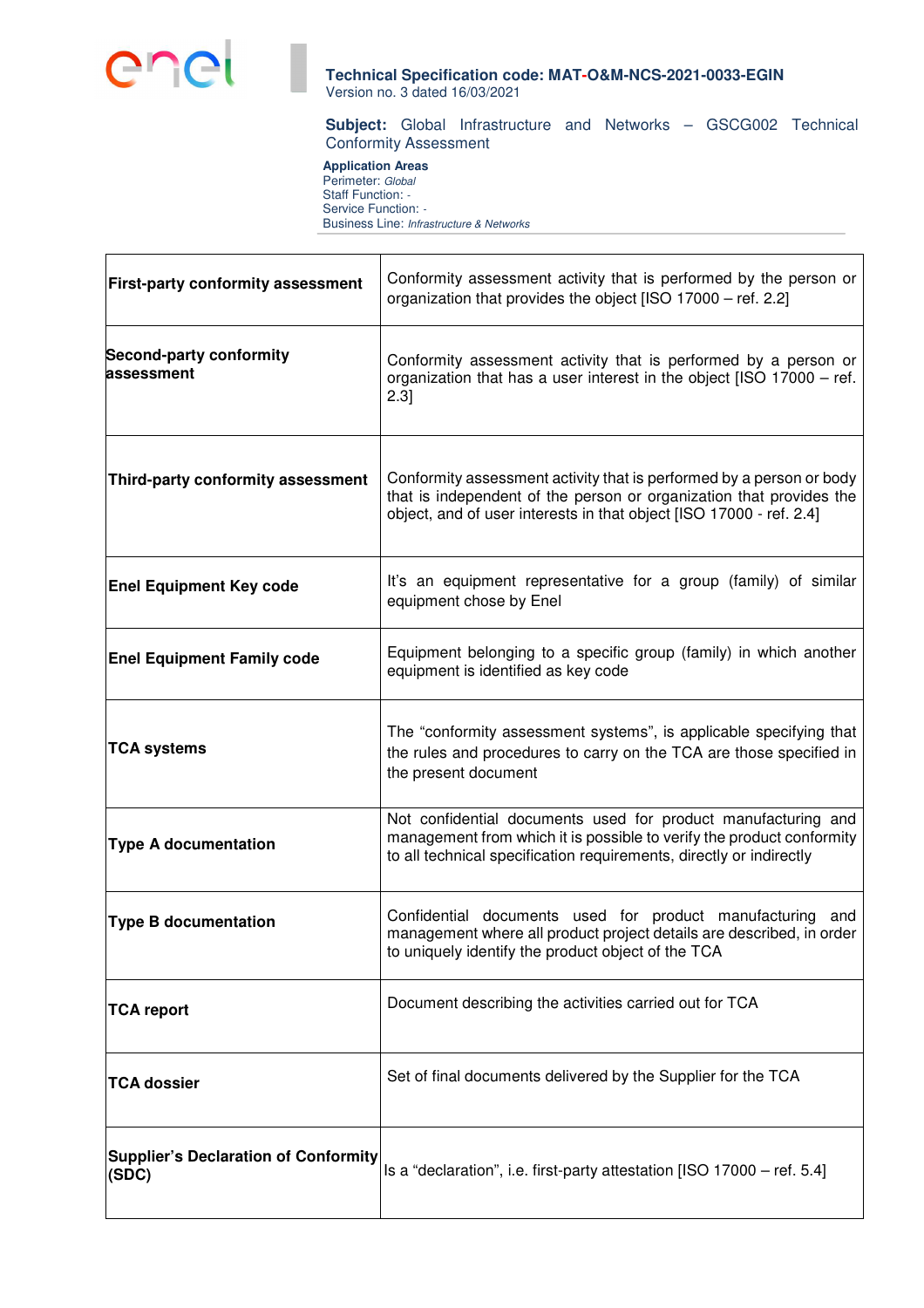

**Subject:** Global Infrastructure and Networks – GSCG002 Technical Conformity Assessment

**Application Areas** Perimeter: Global Staff Function: - Service Function: -Business Line: Infrastructure & Networks

| <b>Statement of Conformity (SC)</b>                               | Product conformity attestation consisting in an official document<br>issued by ENEL, following a second-party TCA [ISO/IEC 17000]                                                                                             |  |  |  |
|-------------------------------------------------------------------|-------------------------------------------------------------------------------------------------------------------------------------------------------------------------------------------------------------------------------|--|--|--|
| <b>Certification Acknowledgment</b><br>(CertA)                    | Official document issued by ENEL attesting the acknowledgment <sup>3</sup> of<br>a certification <sup>4</sup> , following a third-party TCA                                                                                   |  |  |  |
| <b>Certification</b>                                              | Third-party attestation related to products, processes, systems or<br>persons [ISO/IEC 17000]                                                                                                                                 |  |  |  |
| Legal declaration of conformity                                   | Official document issued by a legal representative of the supplier<br>declaring the product conformity to all relevant laws and standard in<br>force in the country of installation of the product.                           |  |  |  |
| <b>Material</b><br><b>LifeCycle</b><br><b>Management</b><br>(MLM) | Integrated IT platform to manage the processes of Technical<br>Specifications (TSM), Technical Conformity Assessment (TCA),<br>Quality Control Tools (QCA), Defects Managing (CMD), Warranties<br>and Materials Shipping(MSH) |  |  |  |
|                                                                   |                                                                                                                                                                                                                               |  |  |  |

l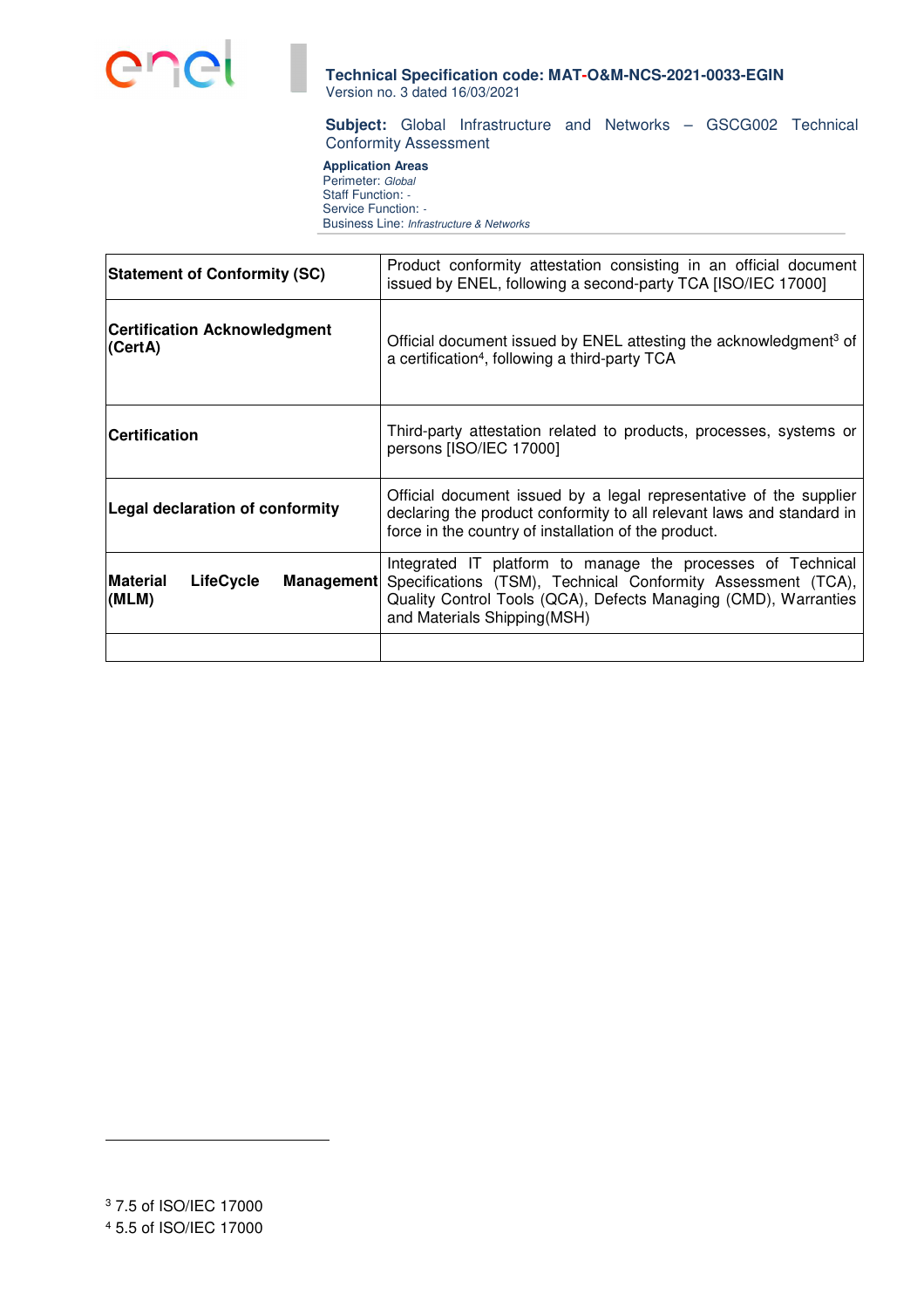

**Subject:** Global Infrastructure and Networks – GSCG002 Technical Conformity Assessment

**Application Areas** Perimeter: Global Staff Function: -Service Function: -Business Line: Infrastructure & Networks

#### **6.1 Enel Global Infrastructure and Networks countries Reference standards**

Reference documents listed below (amendments included) shall be the edition in-force at the contract date.

- ISO/IEC 17000 Conformity assessment Vocabulary and general principles
- ISO/IEC 17020 General criteria for the operation of various types of bodies performing inspection
- ISO/IEC 17025 General requirements for the competence of testing and calibration laboratories
- ISO/IEC 17050-1 Conformity assessment Supplier's declaration of conformity Part 1: General requirements (ISO/IEC 17050-1:2004, corrected version 2007-06-15)
- ISO/IEC 17050-2 Conformity assessment Supplier's declaration of conformity Part 2: Supporting documentation (ISO/IEC 17050-2:2004)
- ISO/IEC 17065 Conformity assessment Requirements for bodies certifying products, processes and services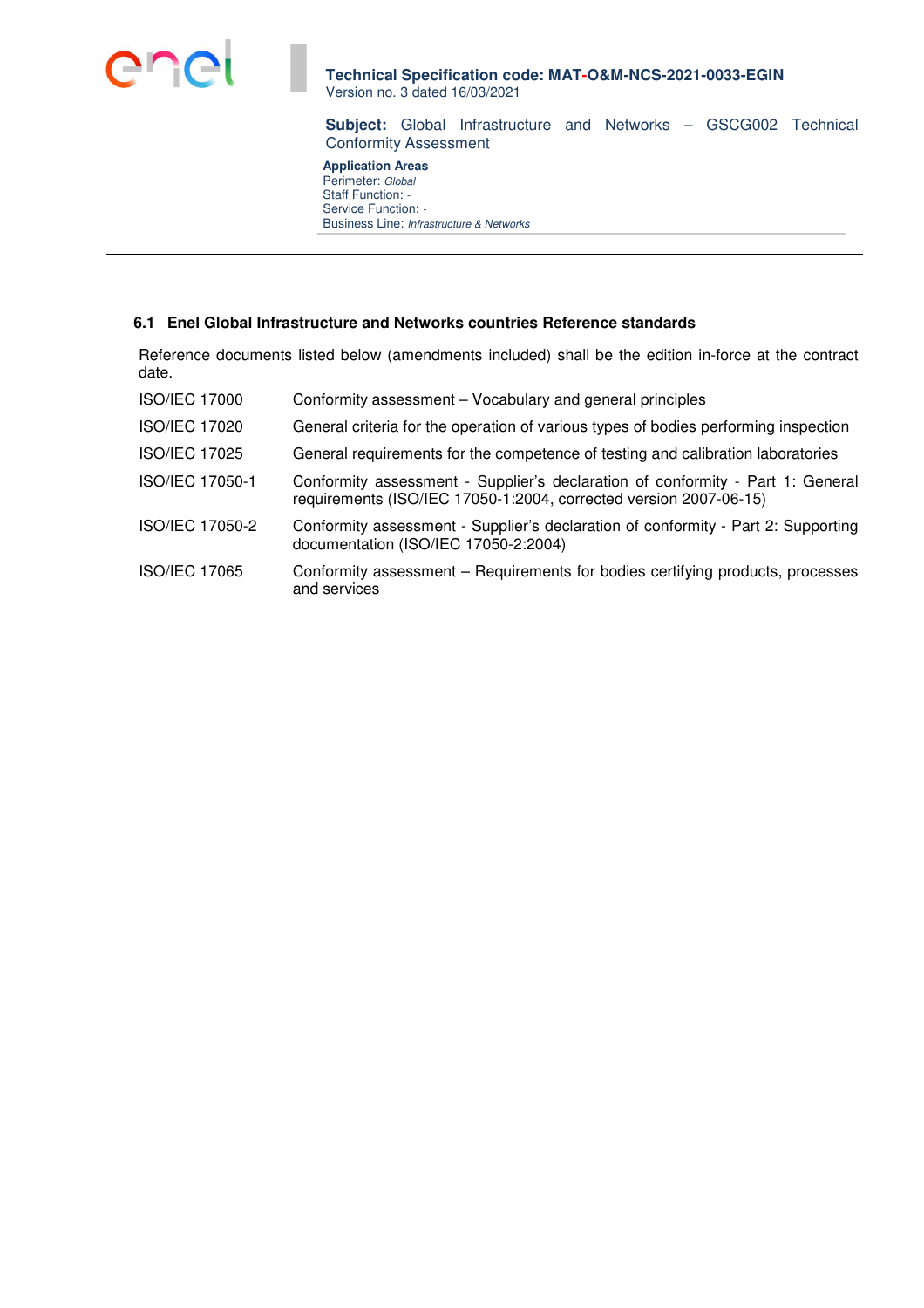

**Subject:** Global Infrastructure and Networks – GSCG002 Technical Conformity Assessment

**Application Areas** Perimeter: Global Staff Function: - Service Function: -Business Line: Infrastructure & Networks

# **7. GENERAL TOPICS**

## **7.1 Manufacturer product**

Component manufactured by a Supplier in accordance with a technical specification issued by the Enel Global Infrastructure and Networks Countries and identified by:

- Enel Global Infrastructure and Networks Country type code (e.g. GSX00Y/ZZ) and/or local codification (e.g. 123456)
- Supplier's type designation
- product documentation (see 7.5)
- manufacturing factory
- manufacturing process

## **7.2 Costs and penalties**

All the costs related to the TCA are at the expense of the Supplier. Flat-rate fees can be applied for each TCA process to cover ENEL costs, depending on the applicable TCA system (see 8).

In the following cases, penalties may be applied (only in case of TCA system S or T):

- negative results of inspections;
- unavailability of Supplier's facilities (e.g. unavailable test room, or test sample);
- notification times later than the minimum indicated in 10.3

When such events occur, ENEL shall report that circumstances in MLM and the supplier receive an automatic notification.

Above mentioned penalties and TCA delays shall be contested within 15 days from ENEL notification, otherwise they will be considered accepted by the supplier.

The amounts of flat-rate fees for TCA and penalties are included in the contractual documentation.

#### **7.3 TCA request**

The TCA request is the procedure step by which the supplier shall identify the products for which wants to open a TCA process, giving information like: supplier's contacts, product codes, type of TCA, third bodies accreditations, manufactory factory, etc.

#### **7.4 Third-party conformity assessment body (hereinafter "third-body") accreditations**

#### **7.4.1. Selection and determination**

In case of TCA system requests whereby selection and determination functions are carried out by thirdparty, the Supplier shall select and submit to ENEL approval a third-body accredited according to IAF (International Accreditation Forum) to operate in compliance with ISO/IEC 17020 or ISO/IEC 17065 for the specific product family object of the TCA.

An accreditation for a specific material belonging to the product family object of the TCA is acceptable as well.

## **7.4.2. Review and attestation**

In case of TCA system requests whereby review function is carried out by third-party, the Supplier shall select and load in MLM a third-body accredited according to IAF (International Accreditation Forum) to operate in compliance with ISO/IEC 17065 for the specific product family object of the TCA<sup>5</sup>.

An accreditation for a specific material belonging to the product family object of the TCA is acceptable as well.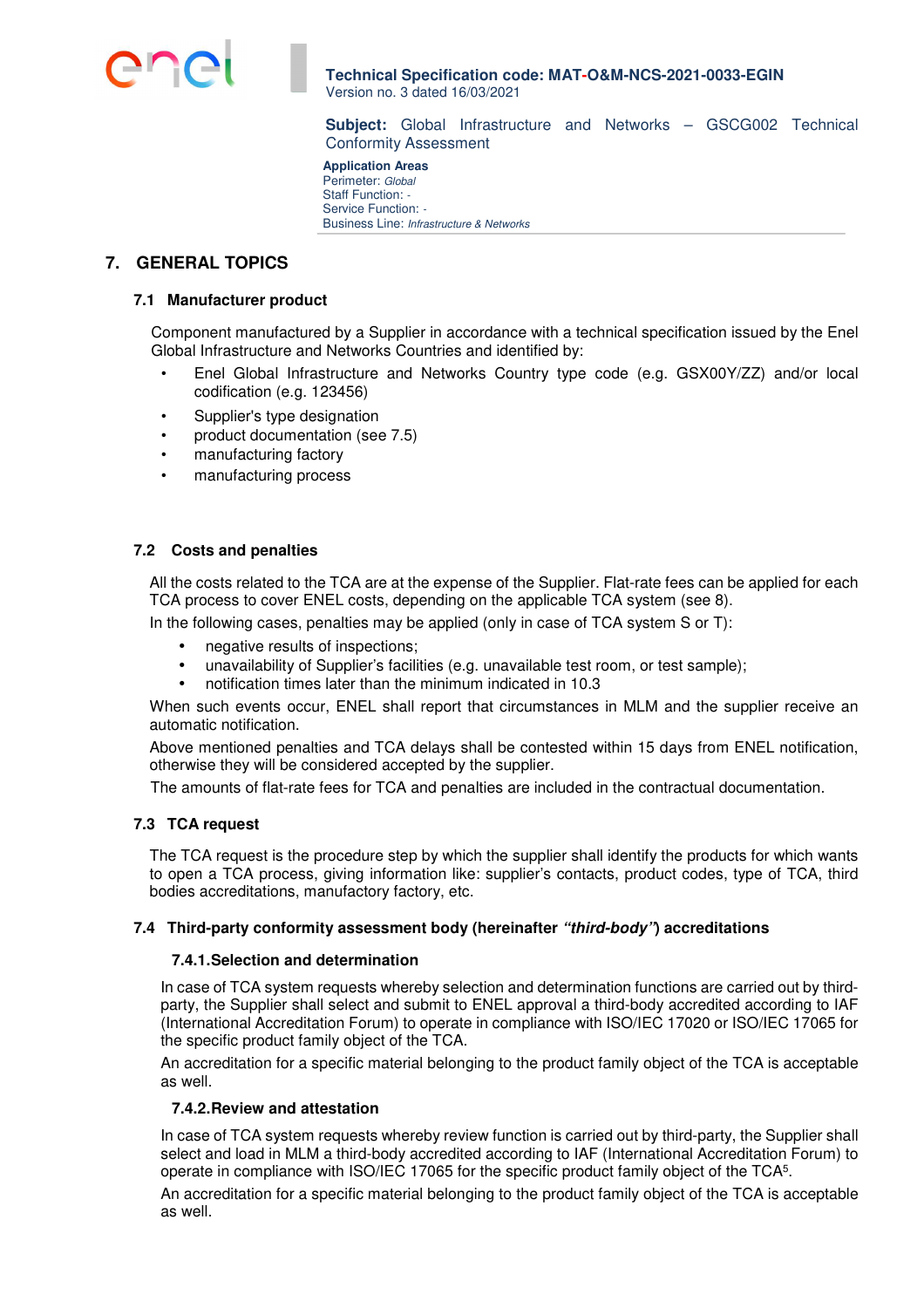

**Subject:** Global Infrastructure and Networks – GSCG002 Technical Conformity Assessment

**Application Areas** Perimeter: Global Staff Function: - Service Function: - Business Line: Infrastructure & Networks

Attestation function is always carried out by second-party.

#### **7.5 Product documentation**

## **7.5.1. Type A documentation**

Copy of the approved and endorsed type A documentation is delivered to the ENEL and the Supplier authorizes its reproduction and diffusion internally to the Enel Group distribution companies.

As general criteria, unless otherwise indicated in the technical specifications, type A documentation at least consists in:

- type A and type B (see 7.5.2) documents list
- operation, maintenance and installation manuals
- Software manuals
- overall dimensional drawings and main details
- nameplate(s) drawing
- list of the Suppliers of main sub-components
- relevant manufacturing process documentation
- product colored pictures
- information requested by the document "Quality Specification for Electronic Assemblies" (in case of the product includes electronic components)<sup>5</sup>
- whatever needed to give evidence of compliance to all technical specification requirements.

All documents shall be compliant with ISO 9001 criteria, therefore they shall be uniquely identified by name, revision and issue date, with a clear Supplier identification (e.g. by mean of Supplier's letterhead).

End-user documentation (e.g. operation, maintenance and installation manual, electric schemes, overall dimensional drawings, nameplate etc.) shall be in local language of product destination country; if ENEL local language is different, they shall be translated in its language or in English. Other documents shall be in ENEL local language or in English.

#### **7.5.2. Type B documentation**

As far as TCA process is concerned is considered Type B documentation the whole Supplier's reference and knowledge needed for product manufacturing.

Type B documentation, which may be endorsed by ENEL, shall be preserved by the Supplier.

Type B documentation is not delivered to ENEL but it shall be shown to the ENEL, whenever requested.

All documents shall be compliant with ISO 9001 criteria, therefore they shall be uniquely identified by name, revision and issue date, with a clear Supplier identification (e.g. by mean of Supplier's letterhead).

Type B documentation shall be in ENEL local language or in English.

## **7.6 Tests**

l

## **7.6.1. General requirements**

As general rule, unless otherwise indicated in the technical specifications, required tests (routine, type and special tests) shall be carried out on a sample of each product subject to the TCA.

All tests shall be carried out in a laboratory compliant with one of the following criteria:

<sup>&</sup>lt;sup>5</sup> some information requested by this document belong to type B documentation, therefore shall be included in type A documentation instead of type A documentation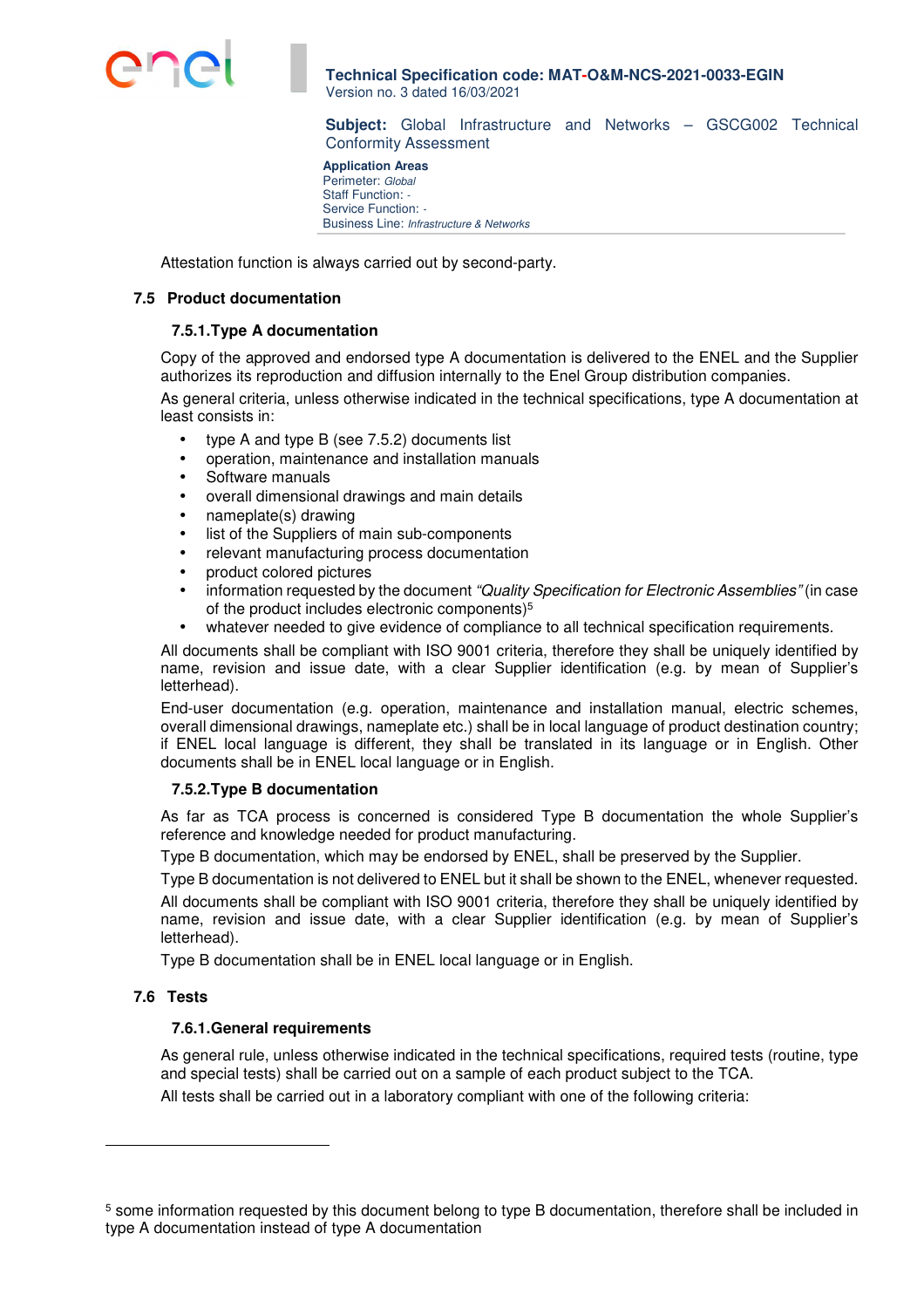

**Subject:** Global Infrastructure and Networks – GSCG002 Technical Conformity Assessment

| <b>Application Areas</b>                 |
|------------------------------------------|
| Perimeter: Global                        |
| Staff Function: -                        |
| Service Function: -                      |
| Business Line: Infrastructure & Networks |
|                                          |

- a) a laboratory accredited according to ILAC (International Laboratory Accreditation Cooperation) to operate in compliance with ISO/IEC 17025 for each specific test to be carried out; the laboratory will issue a test report;
- b) a non-accredited laboratory (including the Supplier's laboratory) under the supervision of a third-body accredited for selection and determination (see 7.4.1); the third-body will issue an inspection report attesting the laboratory suitability and the test result, attaching the test report issued by the laboratory;
- c) For specific cases with family codes, tests in the First Party Certification, could be carried out in the supplier's laboratory and self-certificated; the laboratory shall be operated in compliance with ISO 9001 requirements.

We talk about Enel equipment family codes when in the same contract there's a Enel equipment key code with a TCA carried out in second or third part. In all cases the laboratory shall carry out a sample identification according to 7.6.2.

## **7.6.2. Sample identification**

Test reports shall contain a proper test sample identification consisting at least in:

- Supplier's type designation
- Manufacturing Factory
- ratings and main technical characteristics
- overall dimension drawing
- electrical schemes (when relevant)
- pictures
- whatever required by technical specifications and/or applicable standards
- any relevant information useful to identify the test sample.

#### **7.6.3. Test applicability**

Notwithstanding with criteria in 7.6.1 and if not already stated by the relevant technical specification or standard, ENEL, in case of S TCA system, or the Third-body, in case of T TCA system, could accept at his own responsibility the applicability of another type or special test; in case of F TCA system this acceptance is under the supplier responsibility.

The Supplier shall provide (F TCA system included) a technical report (hereinafter "Applicability Report") for each test, including the details according to the table below. The Applicability Report shall always include in annex all the relevant test reports, technical documents, drawings and anything necessary for the assessment.

At any case test applicability shall be compliant with basic criteria according product relevant standard.

This information shall be loaded in MLM in different phases of the process as described in section 10- Management of TCA process in MLM-TCA.

The following cases are identified $6$ :

l

<sup>6</sup> According to 7.6.1, tests are generally carried out on the specific product object of TCA (Case 1) of the table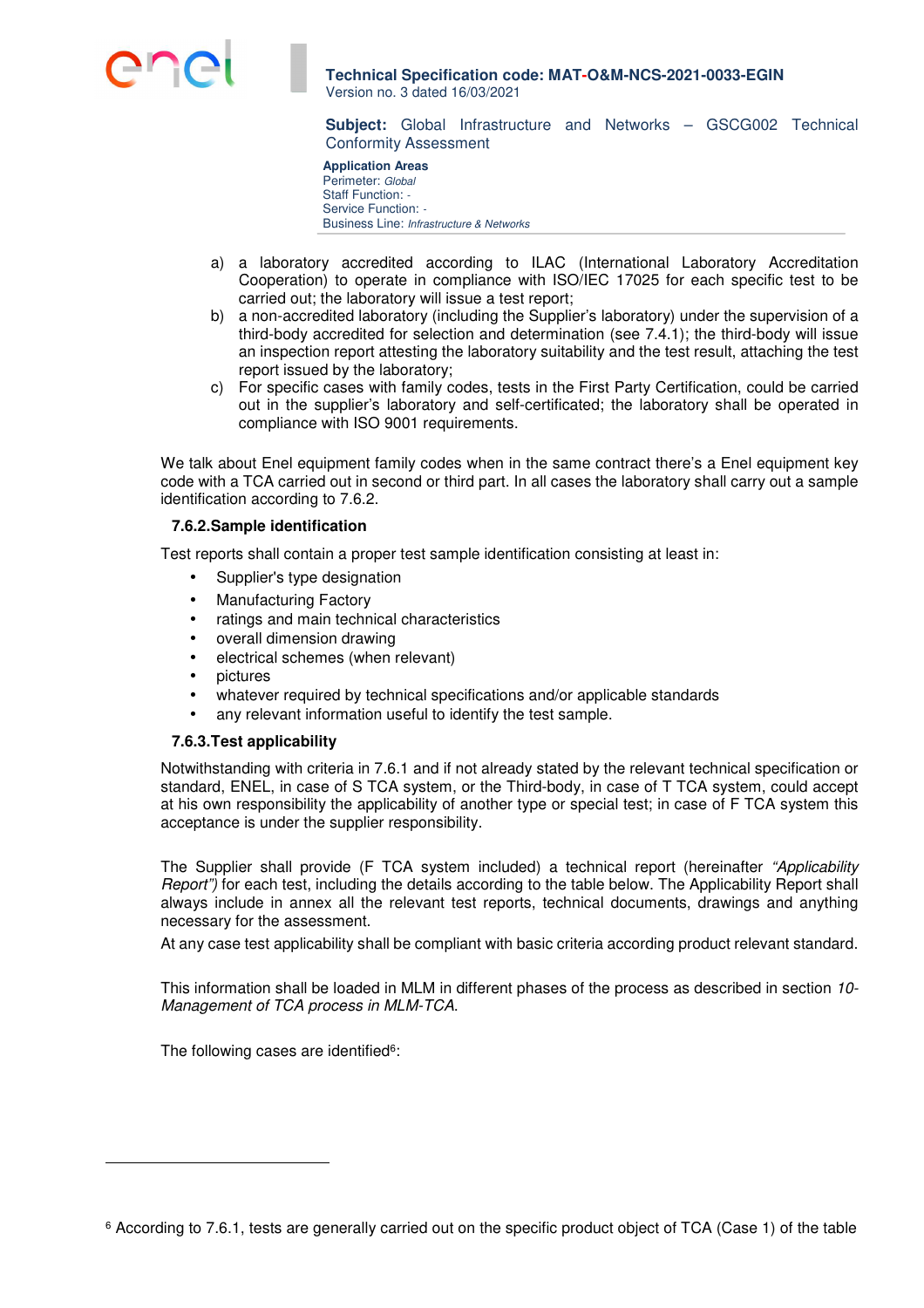

**Subject:** Global Infrastructure and Networks – GSCG002 Technical Conformity Assessment

**Application Areas** Perimeter: Global Staff Function: -Service Function: - Business Line: Infrastructure & Networks

|                                                                     | Sample under<br>test                                      | <b>Test status</b> | <b>Reference</b><br>technical<br>specifications<br>and/or standards                                                                                     | <b>Content of the Applicability</b><br>Report                                                                               |  |  |
|---------------------------------------------------------------------|-----------------------------------------------------------|--------------------|---------------------------------------------------------------------------------------------------------------------------------------------------------|-----------------------------------------------------------------------------------------------------------------------------|--|--|
| Case 1                                                              | specific product<br>object of TCA                         | To be performed    | In force                                                                                                                                                | Not required                                                                                                                |  |  |
| Case 2                                                              | specific product<br>Already performed<br>object of TCA    |                    | In force                                                                                                                                                | Not required                                                                                                                |  |  |
| Case 3                                                              | similar product<br>To be performed<br>object of TCA       |                    | Detailed description of<br>similarities of the products<br>In force<br>with regard to the test                                                          |                                                                                                                             |  |  |
| Case 4                                                              | similar product not<br>Already performed<br>object of TCA |                    | In force                                                                                                                                                | Detailed description of<br>similarities of the products<br>with regard to the test                                          |  |  |
| Case 5                                                              | specific product<br>object of TCA                         | Already performed  | Expired/different                                                                                                                                       | Detailed description of<br>similarities of the reference<br>technical specifications and/or<br>standards regard to the test |  |  |
| similar product not<br>Case 6<br>Already performed<br>object of TCA |                                                           | Expired/different  | Detailed description of<br>similarities of the products and<br>the reference technical<br>specifications and/or<br>standards with regard to the<br>test |                                                                                                                             |  |  |

## **Table 1 – Tests applicability cases**

Test reports validity is limited to 15 years, so they cannot be used for new TCA or TCA updates (see chapter 11) when the test report issuing date is longer than 15 years on the day of the TCA request

The applicability of test reports accepted by one of Enel Group's distribution company may be accepted also by the other distribution companies.

## **7.7 TCA report**

The TCA report shall contain at least:

- the list of all technical specifications and standards used as reference for the TCA, specifying their name, revision and issue date;
- the identification of the product object of the TCA, by mean of the elements listed in 7.1
- the tests table (see the template in ANNEX A), including test reports and applicability reports;
- the reference values and acceptability ranges to be used for routine tests (if any);
- a detailed description of any possible exception approved by ENEL with respect to technical requirements;
- any possible certifications/declarations requested by local regulation and law.

In case that more products are object of the same TCA, it's possible to provide a single TCA report. TCA report shall be identified with revision and issue date.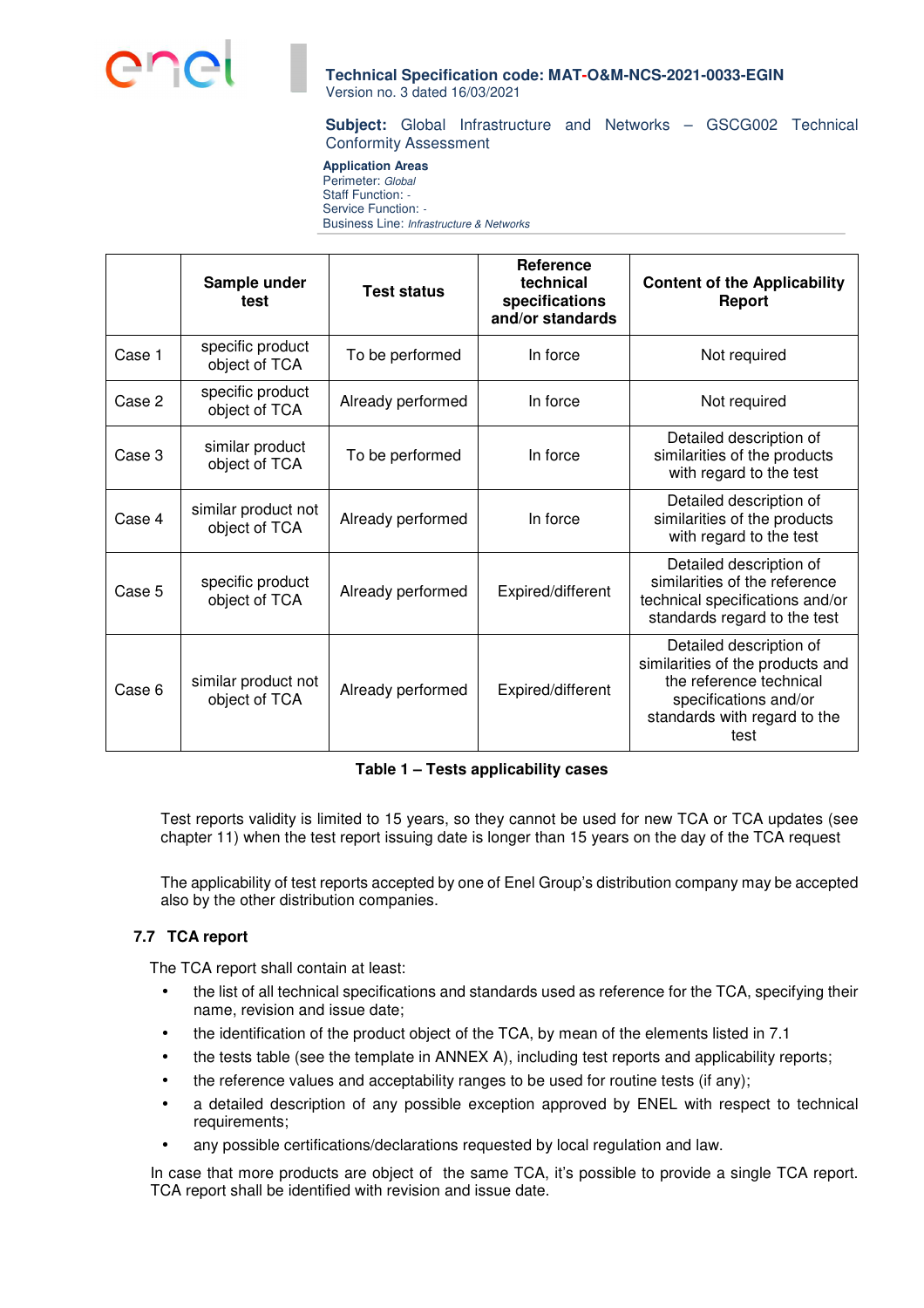

**Subject:** Global Infrastructure and Networks – GSCG002 Technical Conformity Assessment

**Application Areas** Perimeter: Global Staff Function: -Service Function: - Business Line: Infrastructure & Networks

## **7.8 TCA dossier**

For each product object of the TCA the Supplier shall provide on digital support a dossier consisting in:

- TCA report
- copy of the endorsed (stamped and signed) type A documentation
- third-body certification (in case of functions carried out by third-party)
- supplier's declaration of conformity, signed by a legal representative of the Supplier (see ANNEX C);
- legal declaration of conformity, signed by a legal representative of the Supplier (see ANNEX D.1). For some specific components allocated to Spain (see ANNEX E) this document is replaced by the document named "Declaración de Conformidad" (see ANNEX D.2) a copy of which has to be delivered with each component supplied in Spain.

In case that more products are object of the same TCA, it's possible to provide a single TCA dossier.

The supplier shall preserve the TCA dossier and all the relevant documents for at least 10 years from the TCA final attestation.

## **7.9 TCA final attestation**

At the end of the TCA ENEL will send a communication consisting in:

- a confirmation of the TCA dossier reception, in case of F TCA system;
- the "Statement of Conformity (SC)", in case of STCA system;
- the "Certification Acknowledgment (CA)", in case of T TCA system.

This communication, submitted by an automatic mail from MLM, will indicate:

- the identification of the Supplier;
- reference to this document (GSG002);
- the list of all technical specifications used as reference for the TCA, specifying their name, revision and issue date;
- the identification of the product, by mean of the elements listed in 7.1;
- reference to the TCA report and/or to the third-party certification;
- referents for ENEL

In case that more products are object of the same TCA, it's possible to provide a single TCA final attestation.

## **7.10 TCA management and planning**

In order to start and plan the TCA activities and share all possible supplier's doubts (technical and/or procedural), the ENEL could ask to have a kick-off meeting in its premises, in the supplier premises or remotely.

Independently to the applicable TCA system, the supplier shall keep ENEL continuously updated about the TCA status and the activities planning, in order to give a reliable forecast of the TCA conclusion. To do that, the suppler shall periodically sent to ENEL a detailed TCA planning, by means of tools that ENEL will specify (excel file, GANTT, online system etc.).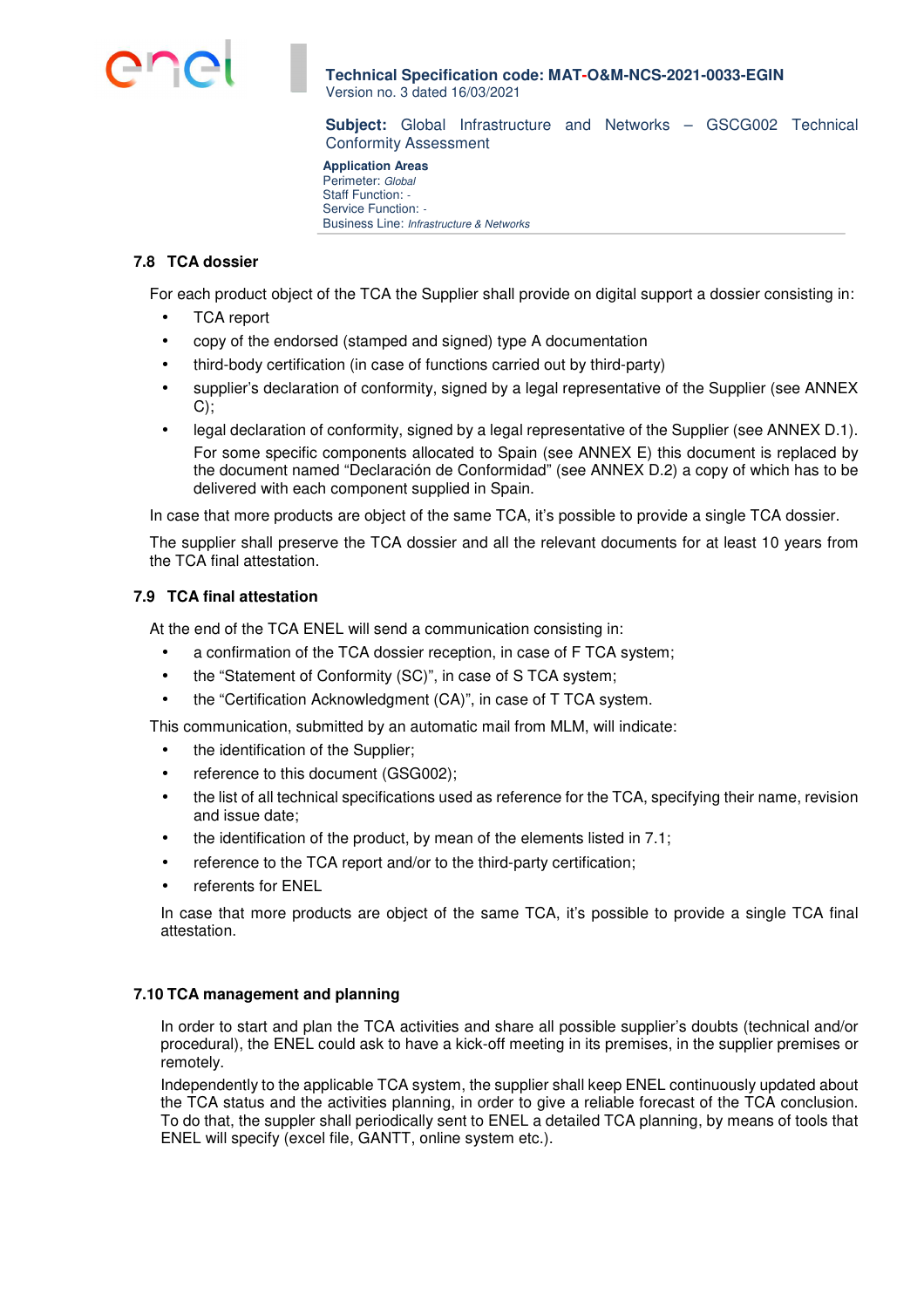

**Subject:** Global Infrastructure and Networks – GSCG002 Technical Conformity Assessment

**Application Areas** Perimeter: Global Staff Function: - Service Function: - Business Line: Infrastructure & Networks

# **8. TCA SYSTEMS**

.

According to the functional approach stated in Annex 1 of ISO/IEC 17000, the following TCA systems are defined, depending on the performer of the various functions (first-party, second-party or third-party). The contract states which system shall be followed for each component (different TCA systems could be requested for different components in the same contract) .

| TCA system type | Selection    | Determination | Review       | Attestation  |  |
|-----------------|--------------|---------------|--------------|--------------|--|
|                 | first-party  | first-party   | first-party  | second-party |  |
|                 | second-party | second-party  | second-party | second-party |  |
|                 | third-party  | third-party   | third-party  | second-party |  |

**Table 2 – TCA systems** 

# **9. TCA FUNCTIONS DESCRIPTION**

## **9.1 Selection (see A.2 of ISO/IEC 17000)**

## **9.1.1. Type A documents preliminary approval**

The Supplier shall provide Type A documents to the conformity assessment body for a preliminary analysis and approval in order to verify (on the paper) their compliance with the requirement of the technical specification.

Independently from the applicable TCA system, possible request of exception with respect to the technical specification shall be clearly requested to the ENEL in this phase and highlighted through the Type A documents. The approval of the exception request is at total discretion of the ENEL (if selection function is performed by third-party, the third-body shall require to include ENEL official approval of exceptions in Type A documentation).

## **9.1.2. Tests applicability approval**

The Supplier shall provide for approval to the conformity assessment body the tests table (see the template in ANNEX A) with the relevant test reports and applicability reports.

## **9.1.3. Tests planning approval**

The Supplier shall provide for approval to the conformity assessment body (see par. 10.3 for minimum notification time, applicable in case of S and T TCA systems) a detailed plan of tests, specifying for each test the following information:

- Date (start and finish)
- Place
- Accreditation information (of the laboratory or of the third-body, in case of non-accredited laboratory)

## **9.1.4. Prototype(s) selection**

According to par. 4.1 of ISO/IEC 17000 one (or more) sample(s), compliant with approved preliminary Type A documents, shall be manufactured and selected by the Supplier. If not differently required by technical specifications, the Supplier can decide the number of identical specimens to be used for the TCA. All samples shall be at the expense of Supplier.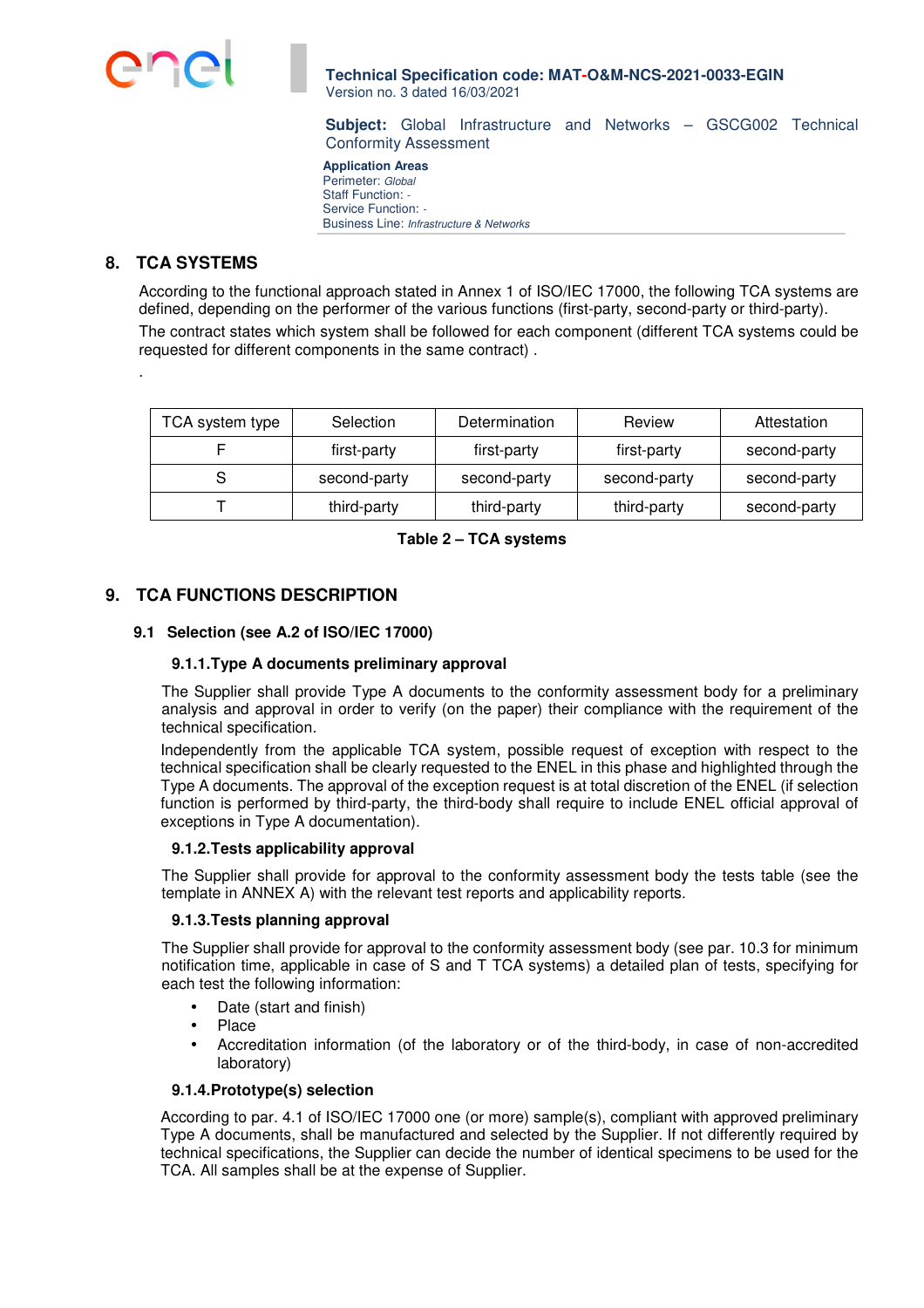

**Subject:** Global Infrastructure and Networks – GSCG002 Technical Conformity Assessment

```
Application Areas
Perimeter: Global
Staff Function: - 
Service Function: - 
Business Line: Infrastructure & Networks
```
## **9.2 Determination (see A.3 of ISO/IEC 17000)**

#### **9.2.1. Prototype visual inspection**

According to par. 4.3 of ISO/IEC 17000 an inspection of a prototype selected by the Supplier (see 9.1.4) is necessary to verify dimensional, constructive and functional compliance with:

- technical specifications;
- preliminary approved Type A documents;
- as far as possible, definitive Type A and B documents, shall be made available in paper copy by the Supplier during the inspection.

In case of negative result of the inspection, the Supplier shall perform the requested modifications on all selected samples and, if necessary, the prototype visual inspection shall be repeated.

In case of third-party determination, ENEL will anyway perform an additional prototype visual inspection. ENEL has also the right to renounce to its additional inspection.

ENEL may require the Supplier to set up an online visual inspection (OVI) in order to perform effectively prototype inspection remotely.

#### 7.2.1.1 Online Visual Inspection (OVI)

According to previous point ENEL can request to carry out an online visual inspection for which must be previously agreed by means a specific procedure.

The prototype should have implemented all the technical requirements that have been determined during the homologation process. The manufacturer should have the necessary personal, tools and technical requirements to be able to carry out all the tests. Likewise, all the staff attending the OVI must comply with those necessary measures that guarantee their safety during the tests.

The OVI requires a set of high definition video-cameras, fixed and mobiles, with independent adjustments according to the needs of the test to be carried out and previously defined in the procedure. Cameras should be able to broadcast in-situ the execution of any test, close-up focus, zoom in and general plan. Mobile cameras must allow shiftment to any device of the equipment where a more detailed check is required.

All the tests carried out during the OVI have to be recorded (video and audio) by ENEL and/or by the supplier. All graphic reports collected by the supplier during the OVI should be subsequently sent to Enel with the respective final report of the tests carried out.

#### **9.2.2. Type A and type B documents endorsement**

In case of S and T TCA systems, after the positive result of the prototype visual inspection, the definitive versions of Type A documents and, if considered necessary, Type B documents will be endorsed in order to freeze the product object of the TCA.

In case of S TCA system, the endorsement of type A documents could be performed electronically; if an on-line system is used to manage the TCA, the endorsement can be avoided.

#### **9.2.3. Tests execution and witness**

After the positive result of the prototype visual inspection, the Supplier can proceed with tests execution according to the approvals described in 9.1.2 and 9.1.3. Test shall be performed on sample(s) selected in 9.1.4 considering rules of 7.6.

ENEL has the right to witness all planned tests, therefore ENEL shall be informed about test planning and all its modifications, with the minimum notice stated in 10.3 (only for TCA systems S and T).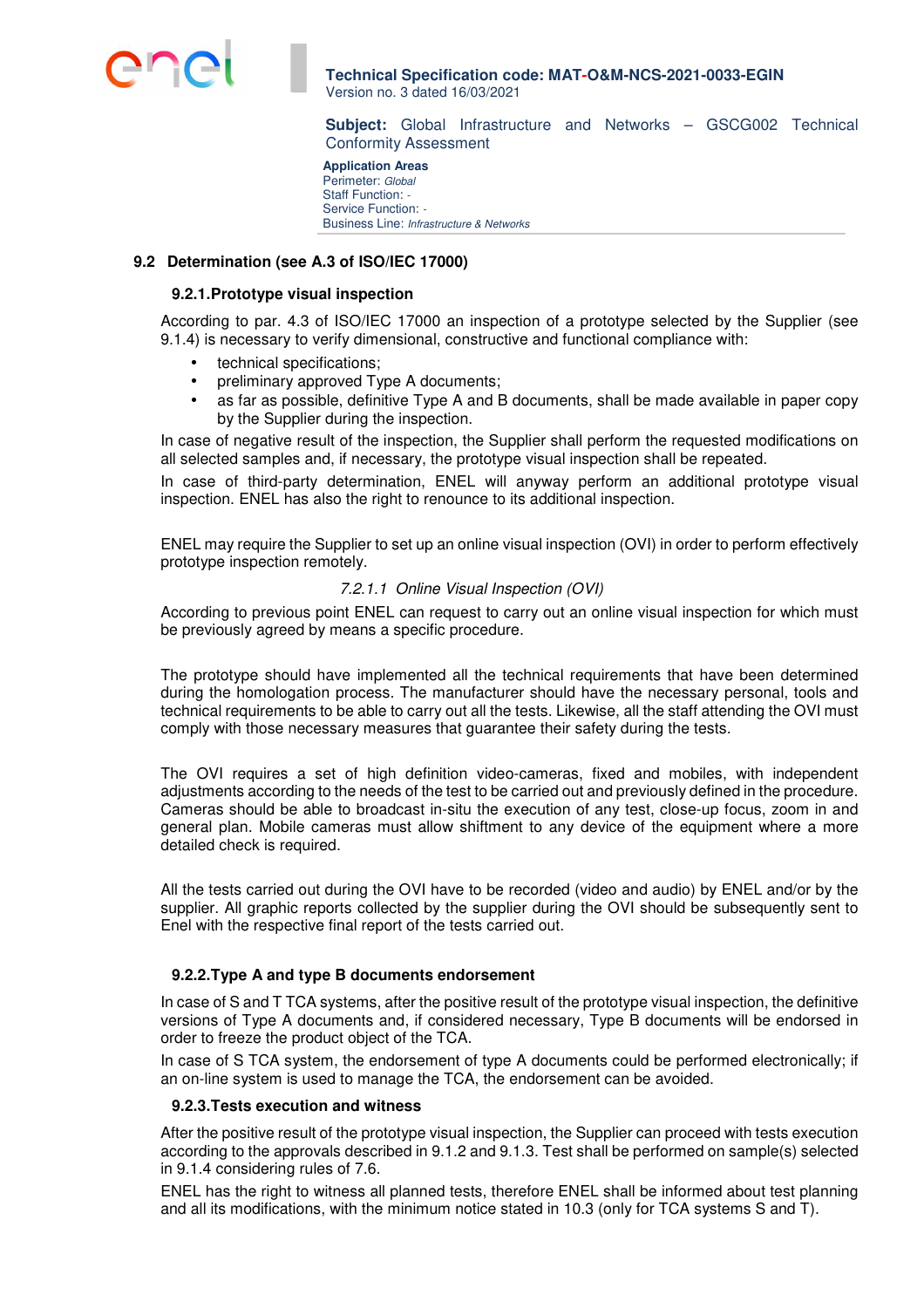

**Subject:** Global Infrastructure and Networks – GSCG002 Technical Conformity Assessment

**Application Areas** Perimeter: Global Staff Function: - Service Function: - Business Line: Infrastructure & Networks

If the device involved in the TCA process includes a SW (Software) component, after the Type A documents preliminary approval, the Supplier can proceed with the execution of the tests on the SW according to approvals described in 9.1.2 and 9.1.3 ENEL has the right to witness all planned tests.

Therefore, ENEL shall be informed about test planning and all its modifications, with the minimum notice stated in 10.3. (only for TCA systems S and T).

## **9.3 Review (see A.4 of ISO/IEC 17000)**

According to par. 5.1 of ISO/IEC 17000, after the positive result of the determination function, the following documentation shall be reviewed, in order to verify the fulfillment of technical specification and of the present procedure:

- TCA report (see 7.7)
- the endorsed type A documents
- The referred type B documentation

In particular, the correspondence between the inspected prototype and tested samples shall be verified by checking the endorsed type A documents and the test samples identification (see 7.6.2).

In case of third-party review, the third-body shall issue a certification to guarantee the positive technical conformity assessment with respect to the relevant technical specification and to the present procedure.

If the device involved in the TCA process includes a SW (Software) component, the function responsible for the review has the right to repeat the execution of a sample of the planned tests in presence of the Supplier.

#### **9.4 Attestation (see A.4 of ISO/IEC 17000)**

After positive result of review function, the Supplier shall provide to the ENEL the complete TCA dossier (see 7.8).

According to par. 5.2 of ISO/IEC 17000, if the dossier is compliant with requirements of this procedure the ENEL will provide the TCA final attestation (see 7.9).

## **10. DETAILED CONFORMITY ASSESSMENT PROCEDURES**

#### **10.1 Sequence of activities and responsibilities**

The following table, for each TCA phase, reports the normal sequence of activities with the relevant assignment of responsibilities.

The ENEL (only for TCA systems S and T) shall approve every deviation with respect to this sequence. Nevertheless, any possible consequence (e.g. repetition of tests, delays) from such deviation is at own risk of the Supplier.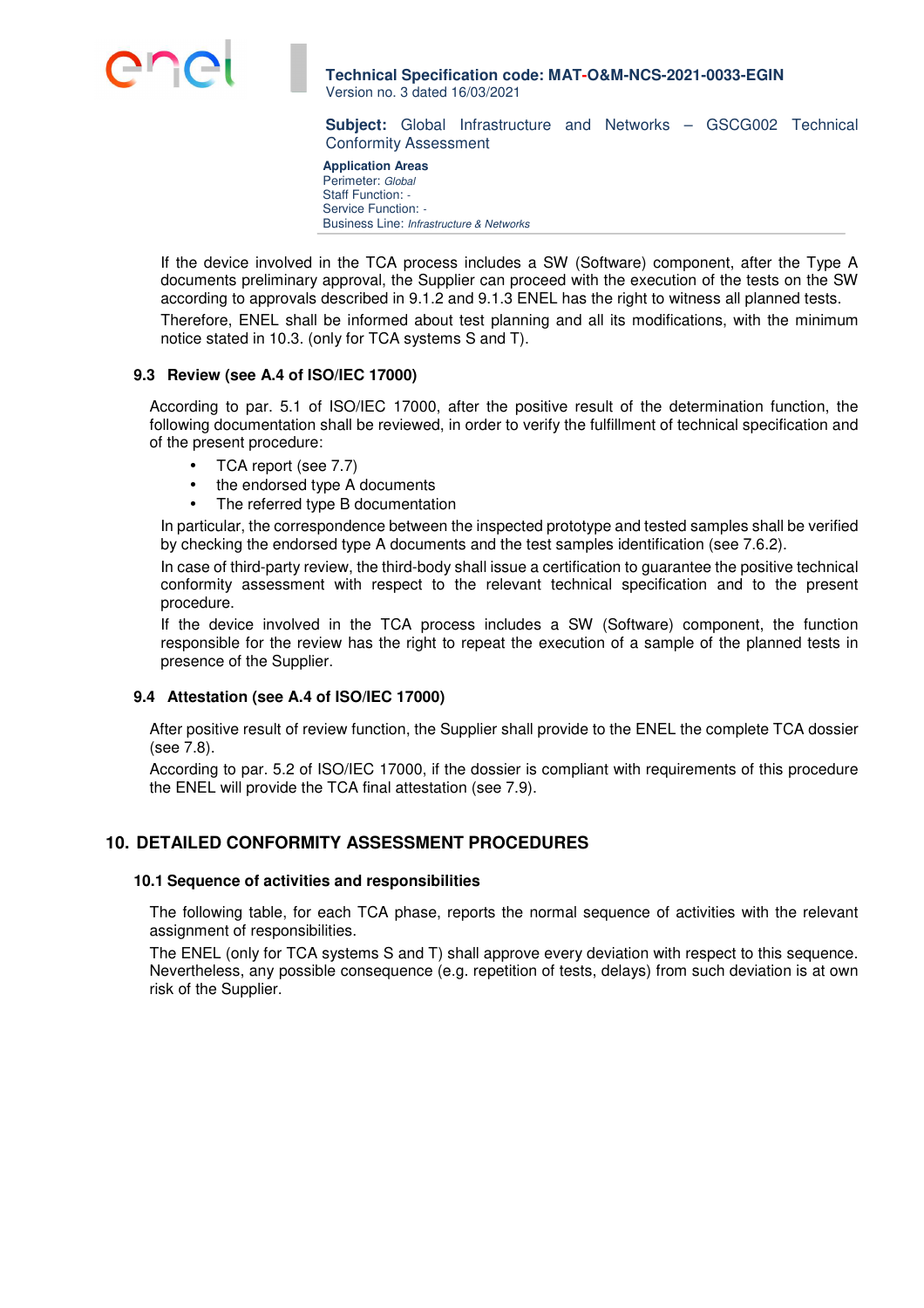

**Subject:** Global Infrastructure and Networks – GSCG002 Technical Conformity Assessment

**Application Areas** Perimeter: Global Staff Function: -Service Function: -Business Line: Infrastructure & Networks

|                                                                                                                                                                                            |                                                                                                                 |                        | <b>TCA system</b><br><b>TCA system</b><br>type F<br>type S |                | TCA system type T |                |                     |                |                          |
|--------------------------------------------------------------------------------------------------------------------------------------------------------------------------------------------|-----------------------------------------------------------------------------------------------------------------|------------------------|------------------------------------------------------------|----------------|-------------------|----------------|---------------------|----------------|--------------------------|
| <b>MLM</b><br><b>Phase</b>                                                                                                                                                                 | <b>Description</b>                                                                                              | Reference<br>paragraph | <b>Suppli</b><br>er                                        | <b>ENEL</b>    | Suppli<br>er      | <b>ENEL</b>    | <b>Suppli</b><br>er | <b>ENEL</b>    | <b>Third</b><br>body     |
| $1 - 1.1 - 2$                                                                                                                                                                              | <b>TCA</b> request                                                                                              | 7.3                    | $\mathsf{R}$                                               | A              | $\mathsf{R}$      | $\overline{A}$ | $\mathsf{R}$        | $\overline{A}$ |                          |
| $3 - 3.1 -$                                                                                                                                                                                | Type A<br>preliminary<br>documents                                                                              | 9.1.1                  | $R+A$                                                      | $-/A^*$        | $\mathsf{R}$      | A              | $\mathsf{R}$        | $I/A^*$        | A                        |
| $3 - 3.1$                                                                                                                                                                                  | Test<br>applicability                                                                                           | 9.1.2                  | $R+A$                                                      |                | $\mathsf{R}$      | A              | $\mathsf{R}$        | $\mathsf{I}$   | A                        |
| $3 - 3.1$                                                                                                                                                                                  | Test planning                                                                                                   | 9.1.3                  | $R+A$                                                      | $\overline{a}$ | $\mathsf{R}$      | A              | $\mathsf{R}$        | $\mathsf{I}$   | A                        |
| $\overline{4}$                                                                                                                                                                             | Prototype(s)<br>selection                                                                                       | 9.1.4                  | $R+A$                                                      |                | $\mathsf{R}$      | A              | $\mathsf{R}$        | T              | A                        |
| 4.1                                                                                                                                                                                        | Prototype<br>visual<br>inspection                                                                               | 9.2.1                  | $R+A$                                                      | $\blacksquare$ | $\mathsf{R}$      | A              | $\mathsf{R}$        | $A^{**}$       | I/A                      |
| $5 - 5.1$                                                                                                                                                                                  | Type A and<br>Type B<br>definitive<br>documents                                                                 | 9.2.2                  | $R+A$                                                      | $\blacksquare$ | $\mathsf{R}$      | A              | $\mathsf{R}$        | T              | A                        |
| $6 - 6.1$                                                                                                                                                                                  | <b>Tests</b>                                                                                                    | 9.2.3                  | $\mathsf{R}$                                               | $\blacksquare$ | $\mathsf{R}$      | $\mathbf{I}$   | $\mathsf{R}$        | T              | $\mathbf{I}$             |
| $\overline{7}$                                                                                                                                                                             | Review                                                                                                          | 9.3                    | $R+A$                                                      | $\overline{a}$ | $\mathsf{R}$      | A              | $\mathsf{R}$        | $\mathsf{I}$   | A                        |
| $\overline{7}$                                                                                                                                                                             | <b>TCA</b> dossier                                                                                              | 7.8                    | $R+A$                                                      |                | $\mathsf{R}$      | A              | R                   | A              | $\overline{a}$           |
| $8 - 8.1 -$<br>8.2                                                                                                                                                                         | <b>TCA Final</b><br>attestation                                                                                 | 7.9                    | $\mathbf{I}$                                               | $R+A$          | T                 | $R+A$          | T                   | $R+A$          | $\overline{\phantom{0}}$ |
| R: responsible for doing the activity<br>A: accountable for the approval of the<br>activity<br>C: consulted for support and contribution to the activity<br>I: informed about the activity |                                                                                                                 |                        |                                                            |                |                   |                |                     |                |                          |
|                                                                                                                                                                                            | Note *: approval only in case of exception request<br>Note **: ENEL has the right to renounce to its inspection |                        |                                                            |                |                   |                |                     |                |                          |

## **Table 3 - Sequence of activities and responsibilities**

In case of first-party and third-party systems, Enel reserves the right to verify all the documentation.

#### **10.2 Communication between Supplier and ENEL**

All the communications will be by e-mail or, if available, using an online system.

## **10.3 Notification**

In case of TCA system S or T, all the activities, which may require trips of ENEL (e.g. tests), shall be communicated with sufficient advance, in particular:

- 14 working days for domestic and regional trips
- 21 working days for intercontinental trips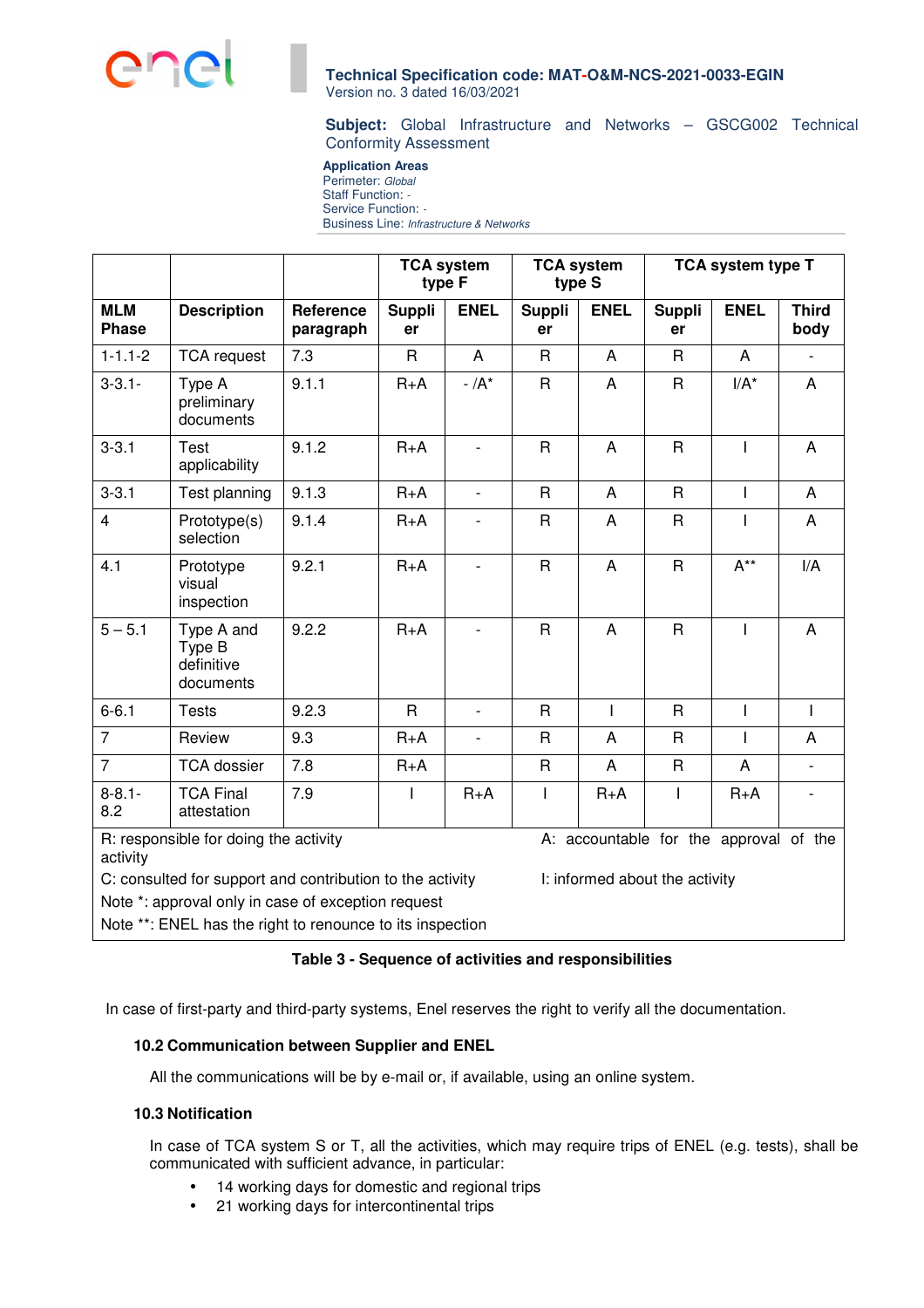

**Subject:** Global Infrastructure and Networks – GSCG002 Technical Conformity Assessment

**Application Areas** Perimeter: Global Staff Function: - Service Function: - Business Line: Infrastructure & Networks

## **11. PRODUCTS MODIFICATIONS**

All supplied samples shall be completely compliant with the product object of the TCA, considering the product identification criteria stated in 7.1.

If some modification are introduced by the Supplier e.g change of subpart Supplier, new materials, new dimensions etc., a new TCA shall be requested. In such cases the TCA procedure is the same described in 10. In the TCA report, all the modification introduced shall be detailed.

## **11.1 Management of the SW modifications**

If the product involved in the TCA process includes a SW (Software) component, the certification of that component shall be managed according to the following criteria:

## **11.1.1. SW Modification with an impact in the HW (Hardware)**

If the SW update requires a change in HW a new TCA shall be requested. In such cases, the TCA procedure is the same described in 10. In the TCA report, all the modification introduced shall be detailed.

## **11.1.2. SW update**

In case of SW update, having no impact in the HW of the product, the review and attestation functions will regard only the SW.

Therefore, the ENEL can agree on not updating the TCA final attestation of the product. In this case, in order to attest the conformity of the SW, a report containing the new version of the SW will be prepared and shared with the Supplier by letter or ordinary e-mail.

This report shall be attached to the last valid TCA final attestation of the product.

In any case, the Supplier shall make available the last version of the SW.

# **12. SUSPENSIONS OF THE CONFORMITY ATTESTATION**

According to 9.2. and 9.3 of ISO/IEC 17000,for each of the following conditions, the TCA conformity attestation may be suspended: :

- Negative results of tests performed on the supplied products or during the production;
- Faults or defects on installed products
- False or incorrect declarations or certifications

In case of suspension of the conformity attestation, the ENEL will send a communication to the Supplier including the identification references of the TCA final attestation and specifying the reason for the suspension. For false/incorrect declarations, Enel also reserves the right to take the due contractual and/or legal actions.

When the conditions which led to suspension/ are resolved the TCA could be reactivate

• If the reactivation does not entail any change on TCA dossier, the ENEL shall reactivate the TCA in MLM

• If the reactivation entails changes on TCA dossier , the supplier shall open a new TCA process in MLM In case of suspension of the TCA attestation of a product issued by one of Enel Group's distribution company, suspension/ may be applied also by the other distribution companies.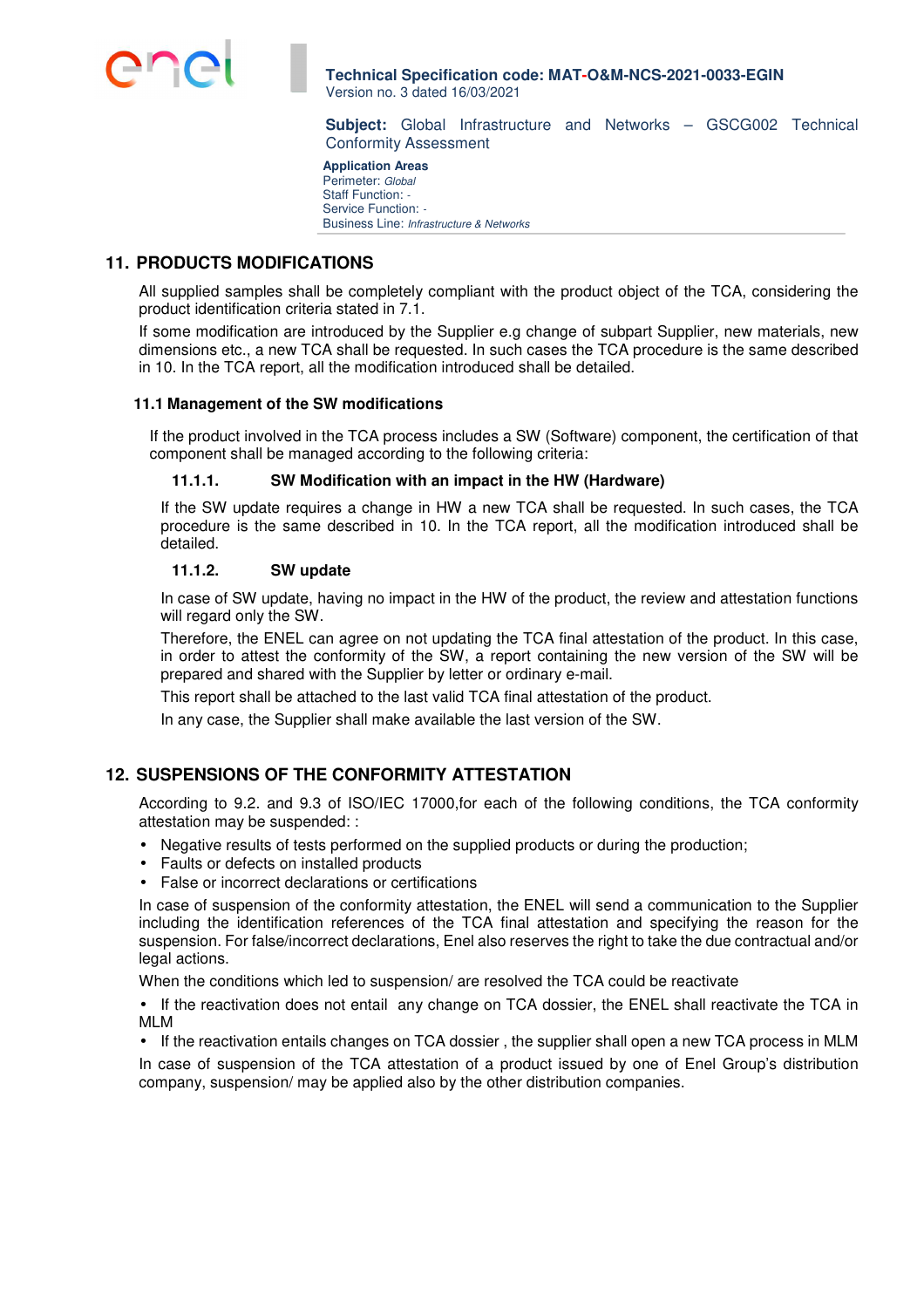

**Subject:** Global Infrastructure and Networks – GSCG002 Technical Conformity Assessment

**Application Areas** Perimeter: Global Staff Function: -Service Function: -Business Line: Infrastructure & Networks

# **13. MANAGEMENT OF TCA PROCESS IN MLM-TCA**

#### **13.1 MLM definitions**

| <b>New TCA</b>                 | Process of MLM by which the supplier requests a TCA of a<br>product for the first time                                                                          |
|--------------------------------|-----------------------------------------------------------------------------------------------------------------------------------------------------------------|
| Update TCA                     | Process of MLM by which the supplier can request an update<br>of TCA dossier for a product that has previously obtained the<br>TCA and already uploaded in MLM. |
| <b>Confirm existing TCA</b>    | Process of MLM by which the supplier can load the TCA<br>Conformity document obtained for the product previously to the<br>introduction of the MLM.             |
| <b>TCA request for tender</b>  | Application whereby a supplier asks to start a process of TCA for<br>the awarded components in a tender                                                         |
| <b>TCA request spontaneous</b> | Application whereby a supplier can start a process of TCA for<br>components not included in a tender.                                                           |
| <b>TCA delay</b>               | Part of the total time exceeded over the contractual date to<br>achieve the TCA dossier due to delays on the phases under<br>responsibility of the supplier     |

## **13.2 Flowcharts of TCA process in MLM-TCA**

Based on the TCA system selected by the ENEL for the product object of the TCA process, and according to TCA type selected by the supplier: new TCA, update or confirming a previous TCA of the product, the MLM app will guide the supplier through the different phases of the process.

These phases and main activities are shown in tables 5 and 6.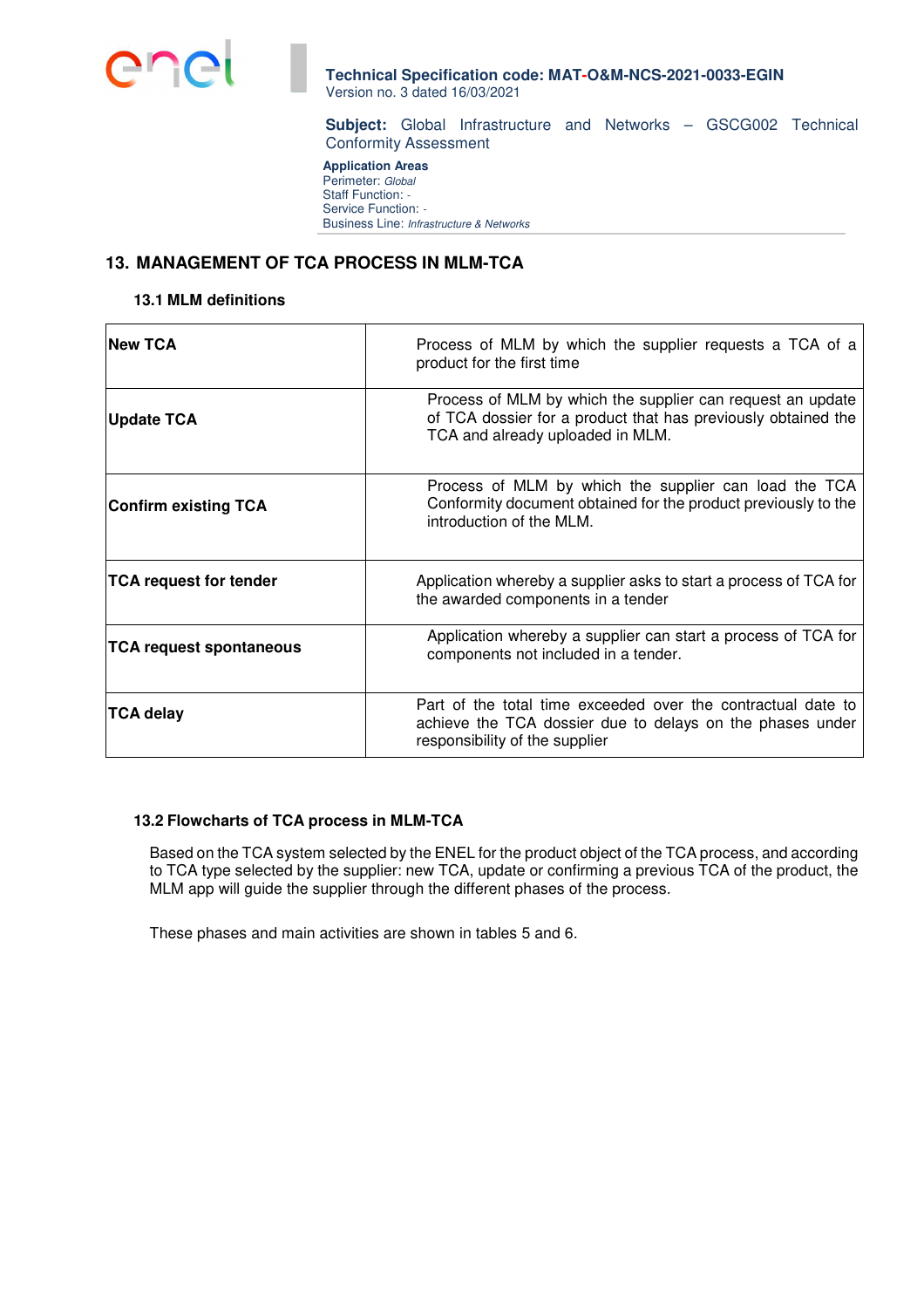

**Subject:** Global Infrastructure and Networks – GSCG002 Technical Conformity Assessment

**Application Areas** Perimeter: Global Staff Function: - Service Function: -Business Line: Infrastructure & Networks

| <b>TCA type</b>                                                                                        | <b>New TCA</b>                                                            |                                                 |                                                           |                                  |                                                         |                                  |
|--------------------------------------------------------------------------------------------------------|---------------------------------------------------------------------------|-------------------------------------------------|-----------------------------------------------------------|----------------------------------|---------------------------------------------------------|----------------------------------|
| <b>TCA system</b>                                                                                      |                                                                           | <b>First party</b>                              |                                                           | <b>Second party</b>              |                                                         | Third party                      |
| Who                                                                                                    | <b>Supplier</b>                                                           | TD                                              | <b>Supplier</b>                                           | <b>TD</b>                        | <b>Supplier</b>                                         | <b>TD</b>                        |
| previous phase - "TCA cases<br>opening" (only for components<br>awarded in a tender - see<br>10.1.1.1) |                                                                           | upload TCA<br>cases                             |                                                           | upload TCA<br>cases              |                                                         | upload TCA<br>cases              |
| Phase 1 - "TCA request starting"                                                                       | <b>Component</b><br>ld                                                    |                                                 | Component<br>Id                                           |                                  | Component'<br>ıld                                       |                                  |
| Phase 1.1 - "Documents Upload<br>and TCA request confirmation"                                         | <b>Upload</b><br>laboratories<br>& third<br>bodies<br><b>Acreditation</b> |                                                 |                                                           |                                  | <b>Upload Third</b><br>body<br><b>Acreditation</b>      |                                  |
| Phase 2 - "TCA request<br>approval"                                                                    |                                                                           | Control &<br>Approval                           |                                                           | Control &<br>Approval            |                                                         | Control &<br>Approval            |
| Phase 3 - "Preliminary<br>Documents transmission"                                                      |                                                                           |                                                 | Uplo <sub>nd</sub><br>preliminary<br>documents            |                                  | Upload K<br>preliminary<br>documents                    |                                  |
| Phase 3.1 - "Preliminary<br><b>Documents verification"</b>                                             |                                                                           |                                                 |                                                           | <b>Control &amp;</b><br>Approval |                                                         |                                  |
| Phase 4 - "Call for prototype<br>visual inspection"                                                    |                                                                           |                                                 | Inform<br>prototype<br>date                               |                                  | Inform<br>prototype<br>date                             |                                  |
| Phase 4.1 - "Prototype visual<br>inspection approval"                                                  |                                                                           |                                                 |                                                           | <b>Control &amp;</b><br>Approval |                                                         | Control &<br>Approval            |
| Phase 5 - "Definitive type A<br>documentation transmission"                                            |                                                                           |                                                 | <b>Upload Type</b><br>A documents                         |                                  | Upload<br><b>Endorced</b><br>documents<br>by third body |                                  |
| Phase 5.1 - "Definitive type A<br>documentation approval"                                              |                                                                           |                                                 |                                                           | Control &<br>Approval            |                                                         |                                  |
| Phase 6 - "Definitive test<br>planning"                                                                |                                                                           |                                                 | Upload $\blacktriangleright$<br>definitve test<br>planing |                                  | Upload<br>definitve test<br>planing                     |                                  |
| Phase 6.1 - "Definitive test<br>planning approval"                                                     |                                                                           |                                                 |                                                           | Control &<br>Approval            |                                                         |                                  |
| Phase 7 - "TCA dossier<br>transmission"                                                                | <b>Upload TCA</b><br>dossier                                              |                                                 | <b>Upload TCA</b><br>dossier                              |                                  | <b>Upload TCA</b><br>dossier                            |                                  |
| Phase 8 - "TCA dossier analisys"                                                                       |                                                                           | A<br><b>Analisys</b>                            |                                                           | <b>Analisys</b>                  |                                                         | Analisys                         |
| Phase 8.1 - "TCA dossier<br>verification"                                                              |                                                                           | Verification                                    |                                                           | Verification                     |                                                         | Verification                     |
| Phase 8.2 - "TCA Final<br>Attestation"                                                                 |                                                                           | Confirmation<br><b>TCA dossier</b><br>reception |                                                           | statement of<br>conformity       |                                                         | <b>Acknowledg</b><br>ment of TCA |

 **Table 5 – MLM phases and activities for New TCA**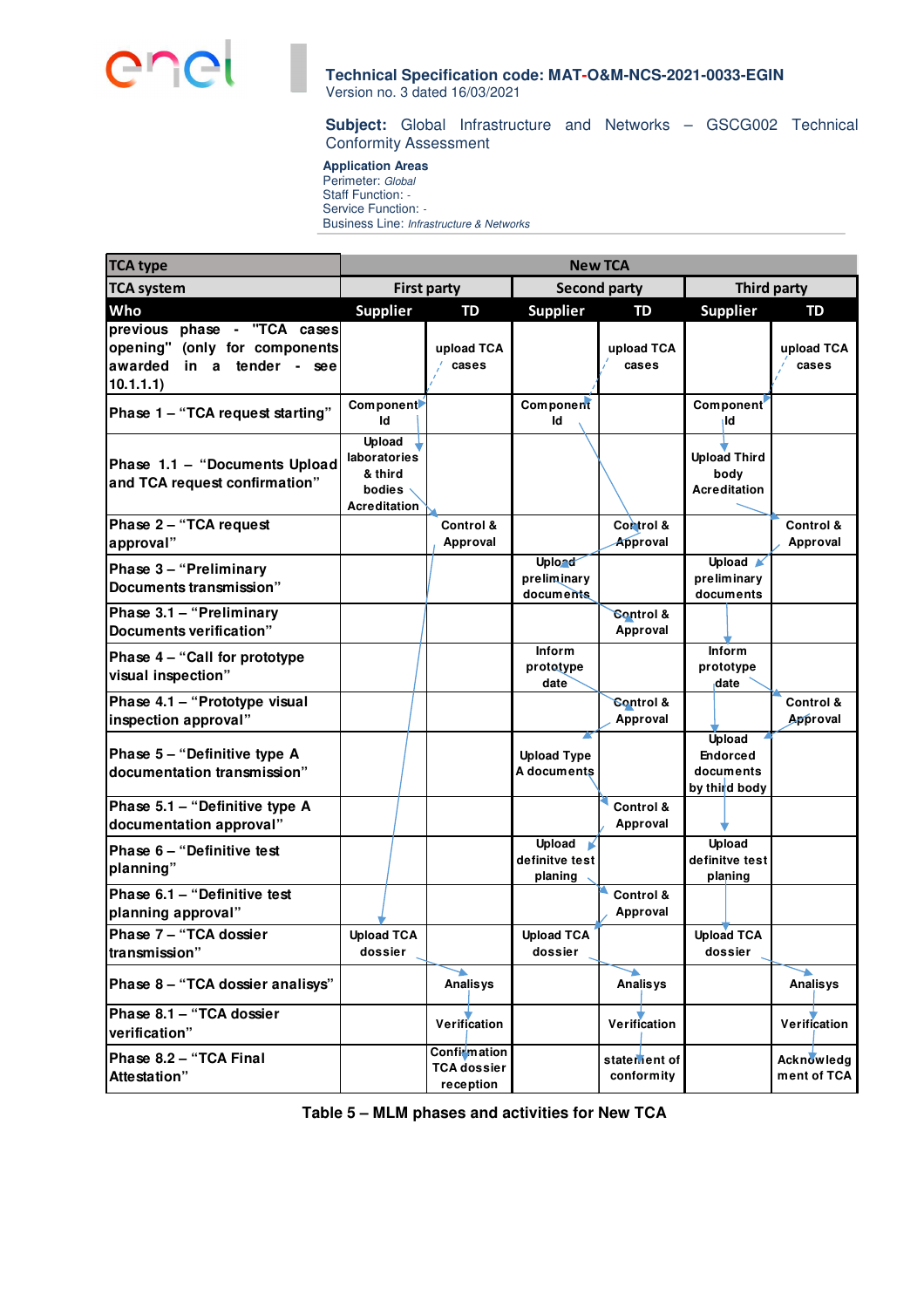

**Subject:** Global Infrastructure and Networks – GSCG002 Technical Conformity Assessment

**Application Areas** Perimeter: Global Staff Function: - Service Function: -Business Line: Infrastructure & Networks

| TCA type                                                       | <b>TCA update</b>                                  |                           | <b>Confirm existing</b>                          |                           |
|----------------------------------------------------------------|----------------------------------------------------|---------------------------|--------------------------------------------------|---------------------------|
| <b>TCA system</b>                                              |                                                    | 1st, 2nd, 3rd party       |                                                  | 1st, 2nd, 3rd party       |
| Who                                                            | <b>Supplier</b>                                    | <b>TD</b>                 | <b>Supplier</b>                                  | TD                        |
| Phase 1 - "TCA request starting"                               | Component<br>Id                                    |                           | Component<br>Id                                  |                           |
| Phase 1.1 - "Documents Upload<br>and TCA request confirmation" | <b>Upload Third</b><br>body<br><b>Acreditation</b> |                           | <b>Upload TCA</b><br><b>Conformity</b><br>Letter |                           |
| Phase 2 - "TCA request<br>approval"                            |                                                    | Control &<br>Approval     |                                                  | Control &<br>Approval     |
| Phase 3 - "Preliminary<br>Documents transmission"              |                                                    |                           |                                                  |                           |
| Phase 3.1 - "Preliminary<br>Documents verification"            |                                                    |                           |                                                  |                           |
| Phase 4 - "Call for prototype<br>visual inspection"            |                                                    |                           |                                                  |                           |
| Phase 4.1 - "Prototype visual<br>inspection approval"          |                                                    |                           |                                                  |                           |
| Phase 5 - "Definitive type A<br>documentation transmission"    |                                                    |                           |                                                  |                           |
| Phase 5.1 - "Definitive type A<br>documentation approval"      |                                                    |                           |                                                  |                           |
| Phase 6 - "Definitive test<br>planning"                        |                                                    |                           |                                                  |                           |
| Phase 6.1 - "Definitive test<br>planning approval"             |                                                    |                           |                                                  |                           |
| Phase 7 - "TCA dossier<br>transmission"                        | <b>Upload TCA</b><br>dossier                       |                           | <b>Upload TCA</b><br>dossier                     |                           |
| Phase 8 - "TCA dossier analisys"                               |                                                    | <b>Analisys</b>           |                                                  | <b>Analisys</b>           |
| Phase 8.1 - "TCA dossier<br>verification"                      |                                                    | Verification              |                                                  | Verification              |
| Phase 8.2 - "TCA Final<br>Attestation"                         |                                                    | Acknowledg<br>ment of TCA |                                                  | Acknowledg<br>ment of TCA |

**Table 6 – MLM phases and activities for Update and Confirming TCA**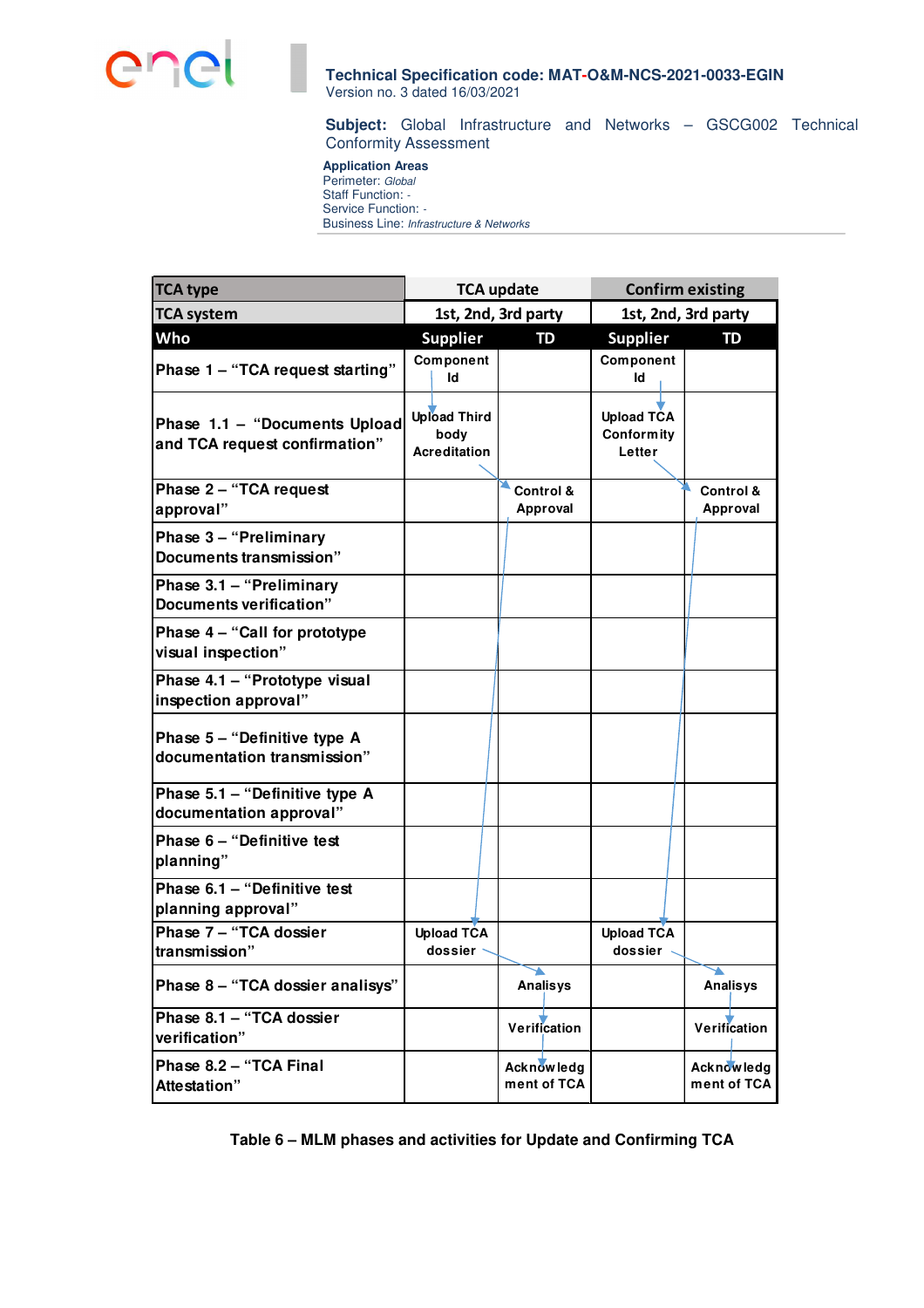

**Subject:** Global Infrastructure and Networks – GSCG002 Technical Conformity Assessment

#### **Application Areas** Perimeter: Global Staff Function: - Service Function: -Business Line: Infrastructure & Networks

#### **13.3 Main activities**

## **13.3.1. Phase 1 – "TCA request starting"**

#### 13.3.1.1. TCA request for a tender

After a tender is finished, the ENEL shall open a TCA case in MLM for the products awarded in the tender by the Supplier. Later the Supplier will have access to the TCA case and will be able to fill the "TCA request starting" step with next information in order to start the TCA process.

- Contact information of supplier referent
- Supplier's codes of the products awarded
- Type of TCA: New TCA, Confirming existing or TCA update
- Forecast to main phases of TCA
- Confirming the TCA request

## 13.3.1.2. TCA request spontaneous

In this case, the Supplier asks to start a TCA process for products not related with any tender by its own commercial interest, by means of a TCA request in MLM, in which following information shall be given:

- Enterprise and factory identification
- Contact information of supplier's referent
- Enel's codes and standards for the components to obtain TCA
- Supplier's codes for the products object of TCA
- TCA System
- Type of TCA: New TCA, Confirming existing or TCA update
- Forecast to main phases of TCA
- Confirming the TCA request

## **13.3.2. Phase 1.1 – "Documents Upload and TCA request confirmation"**

According to the point 7.4, in this phase the supplier will have to load in MLM the accreditation documents of the third bodies and laboratories in accordance with the system and type of TCA selected for the product as it's showed in the next table.

| <b>TCA</b><br><b>System</b> | <b>Type of TCA</b>                             | <b>Description</b>                  | <b>Documents to Upload</b>                                                                                                                                                           |
|-----------------------------|------------------------------------------------|-------------------------------------|--------------------------------------------------------------------------------------------------------------------------------------------------------------------------------------|
| <b>First</b>                | <b>New TCA</b>                                 | Laboratories<br>and third<br>bodies | 1. List of accredited laboratories<br>2. List of accredited third bodies<br>3. Accreditation certificates with scope of<br>laboratories and third-bodies.                            |
| <b>First</b>                | <b>New TCA</b><br>(family codes<br>authorized) | Laboratories                        | 1. List of accredited supplier's laboratories<br>Accreditation of supplier's laboratories<br>2.<br>ISO 9001 Certification referring to Supplier's self<br>3.<br>certified laboratory |
| Second                      | <b>New TCA</b>                                 | None                                | None                                                                                                                                                                                 |
| <b>Third</b>                | <b>New</b><br><b>TCA/update</b><br><b>TCA</b>  | Accreditation<br>certify            | ISO/IEC 17065 accreditation certificate with<br>scope for the specific product                                                                                                       |
| Anyone                      | Confirm<br>existing                            | <b>TCA</b><br>conformity<br>letter  | <b>TCA conformity letter</b><br>1.                                                                                                                                                   |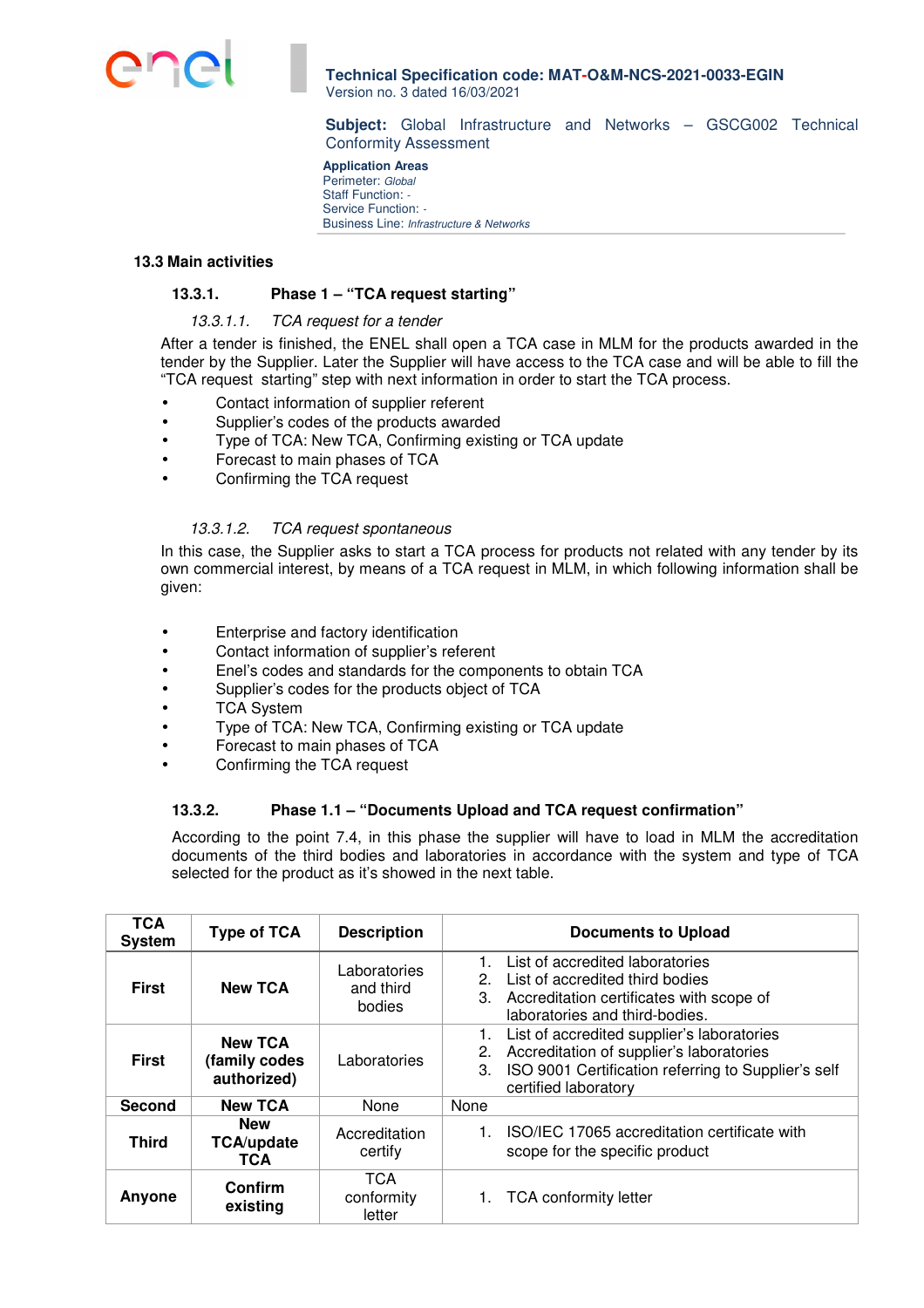

**Subject:** Global Infrastructure and Networks – GSCG002 Technical Conformity Assessment

#### **Application Areas** Perimeter: Global Staff Function: -Service Function: -Business Line: Infrastructure & Networks

#### **Table 7 – Documents to load in Phase 1.1**

## **13.3.3. Phase 3 – "Preliminary Documents transmission"**

Only for TCA cases carried out under second or third TCA system.

In this phase the supplier shall load in MLM the "Type A preliminary document" of the product and fill the test applicability information for each test indicated in the Enel Standard, according to what specified in point 7.6.3 for the different applicability cases.

Test table has to be filled in the same order in which tests are listed in the Enel Standard, and furthermore each test has to be identified (field "Test Description") copying the point title in which the test is referenced in the Enel standard (example: "9.2.1.2 Measurement of winding resistance") (see ANNEX B)

|                | 1st document                                                                                                                                                                  | 2nd document                  | 3rd document                                   |  |  |
|----------------|-------------------------------------------------------------------------------------------------------------------------------------------------------------------------------|-------------------------------|------------------------------------------------|--|--|
| <b>Product</b> | Type A preliminary document*<br>(*) For TCA carried out under Third party system the preliminary Type A documentation shall include<br>the test table endorsed by Third body. |                               |                                                |  |  |
| <b>Test 1 </b> | Test report                                                                                                                                                                   | Applicability report (if any) | <b>Laboratory Accreditation</b><br>$(i$ f any) |  |  |
| Test $2$       | Test report                                                                                                                                                                   | Applicability report (if any) | Laboratory Accreditation<br>$($ if any $)$     |  |  |
| <br>Test $n$   | Test report                                                                                                                                                                   | Applicability report (if any) | Laboratory Accreditation<br>$(i$ f any)        |  |  |

#### **Table 8 – Documents to load in Phase 3**

#### **13.3.4. Phase 5 - "Definitive type A documentation transmission"**

Only for TCA cases carried out under second or third TCA system the supplier shall load in this MLM phase the "Type A definitive documents" in accordance with the table below:

|               | <b>TCA System</b>   Documents to load |
|---------------|---------------------------------------|
| <b>Second</b> | Type A definitive document            |
| Third         | Type A definitive document endorsed   |
|               | by Third body                         |

## **Table 9 – Documents to load in Phase 5**

## **13.3.5. Phase 6 – "Definitive test planning"**

This definitive version of the test table has to be filled in the same order in which tests are listed in the Enel Standard, as mentioned in phase 3.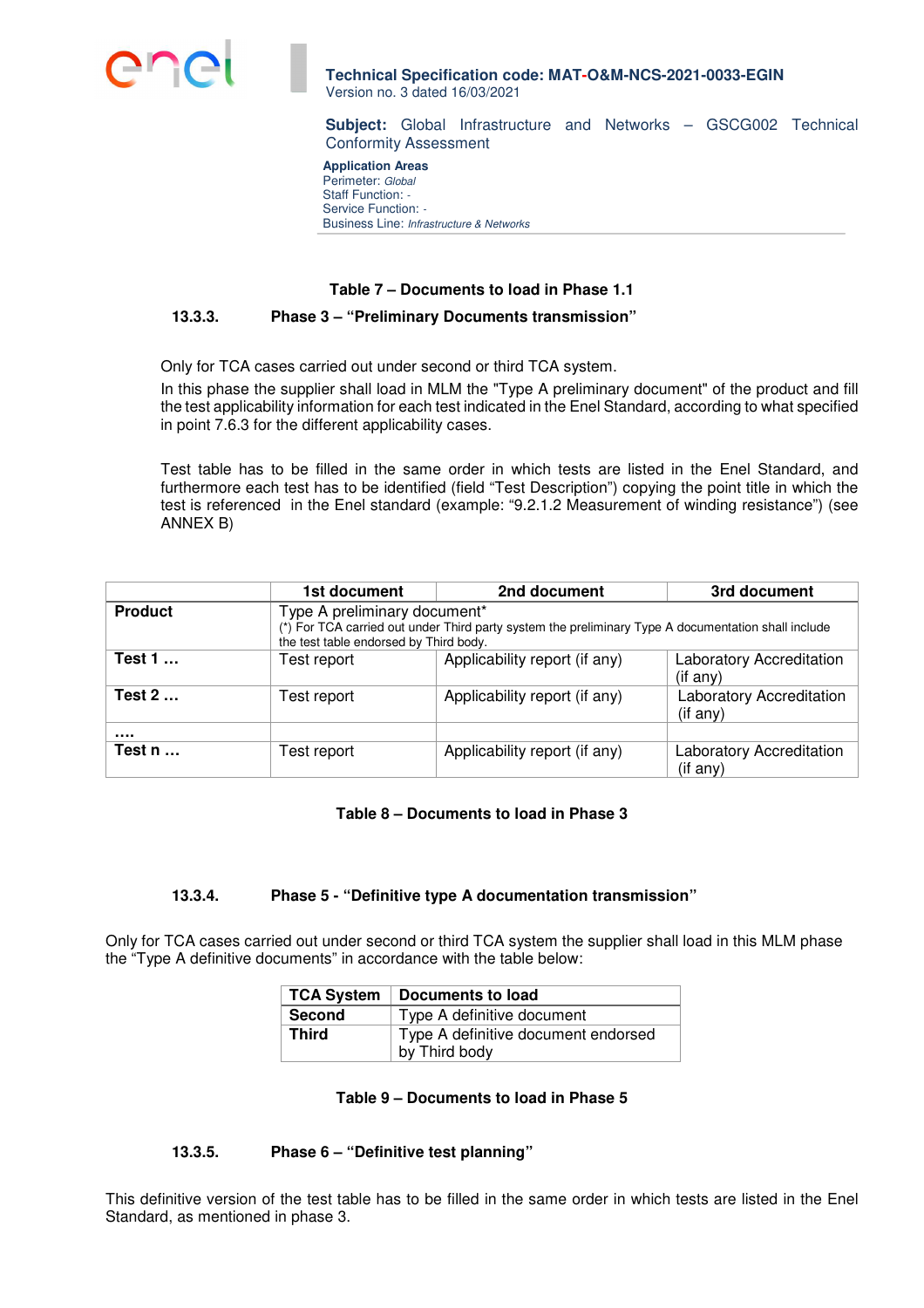

**Subject:** Global Infrastructure and Networks – GSCG002 Technical Conformity Assessment

**Application Areas** Perimeter: Global Staff Function: -Service Function: -Business Line: Infrastructure & Networks

|          | 1st document | 2nd document                  | 3rd document                    |
|----------|--------------|-------------------------------|---------------------------------|
| Test $1$ | Test report  | Applicability report (if any) | Laboratory Accreditation        |
| Test $2$ | Test report  | Applicability report (if any) | <b>Laboratory Accreditation</b> |
|          |              |                               |                                 |
| Test $n$ | Test report  | Applicability report (if any) | Laboratory Accreditation        |

#### **Table 10 – Documents to load in Phase 6**

## **13.3.6. Phase 7 – "TCA dossier transmission"**

Overtaken the previous stages, in this phase the supplier shall upload the whole TCA dossier composed by following documentation

| <b>Docs</b>                               | <b>First or Second party</b> | <b>Third party</b>                           |
|-------------------------------------------|------------------------------|----------------------------------------------|
| <b>Type A documentation</b>               | Yes                          | Yes, endorsed by the<br>Third body           |
| <b>TCA report</b>                         | Yes                          | Yes, all tests endorsed by<br>the Third Body |
| Third body certificate                    | No                           | Yes                                          |
| <b>Manual</b>                             | Yes                          | Yes                                          |
| <b>Declaration of conformity</b>          | Yes                          | Yes                                          |
| <b>Legal Declaration of</b><br>conformity | Yes                          | Yes.                                         |

## **Table 11 – Documents to load in Phase 7**

## **13.3.7. Phase 8.2 – "TCA final attestation"**

In this phase, the ENEL will send a communication by mail to the supplier with the result of the TCA process detailing all the data referred to point 7.9 of the present document. The communication will include also a calculation of timings and delays to achieve the TCA based on dates registered in MLM for each phase and the contractual dates declared by Supplier for request, prototype and dossier.

Tab. 12 Resume of different TCA application

## **14. ANNEXES**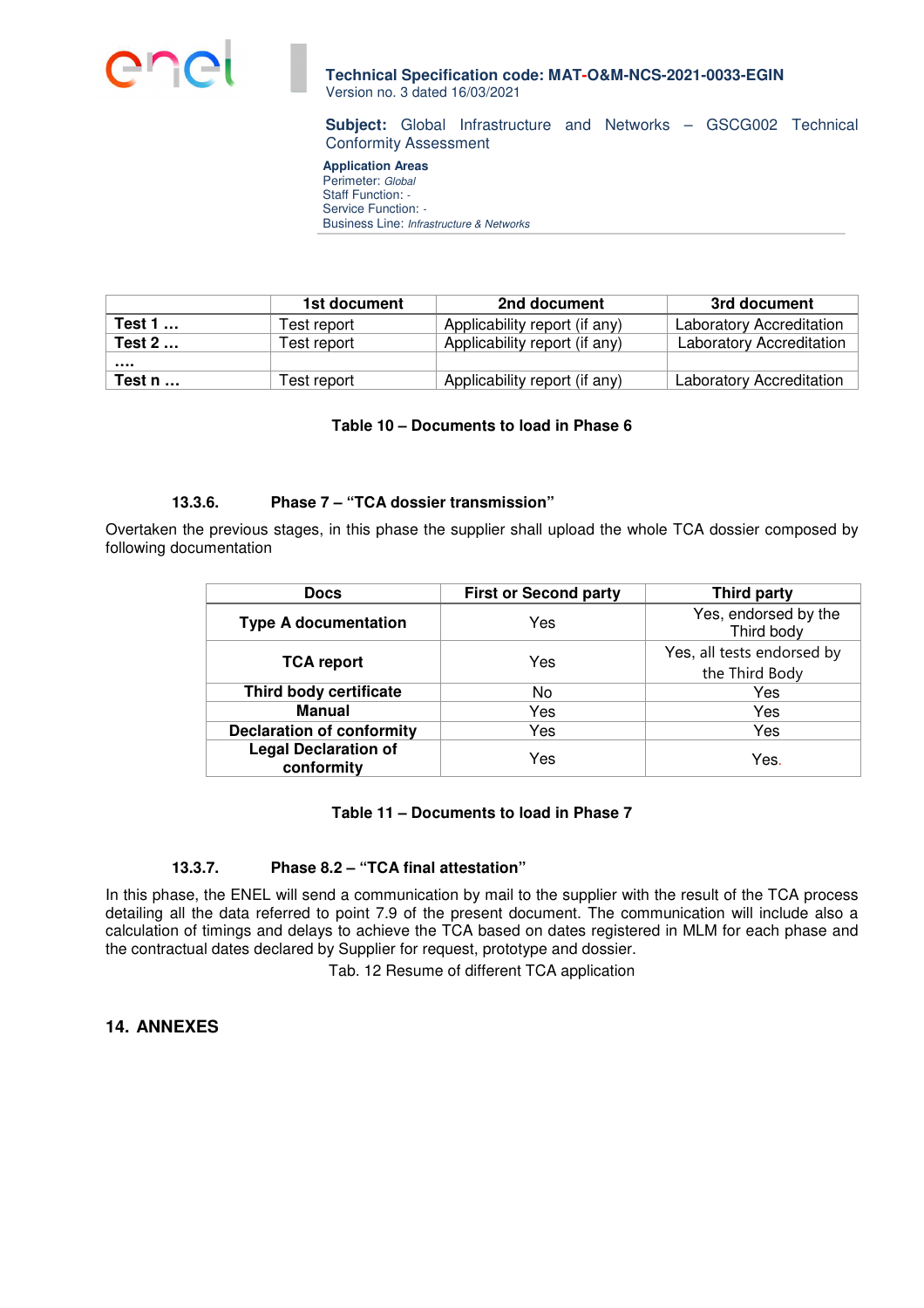

**Subject:** Global Infrastructure and Networks – GSCG002 Technical Conformity Assessment

**Application Areas**Perimeter: Global Staff Function: - Service Function: - **Business Line: Infrastructure & Networks** 

# **ANNEX A -** TEST TABLE MODEL FOR TCA REPORT

ATTENTION: For TCA carried out under Second or Third system, the information has to be provided according to the test table filled in the phases 3 and 6 of MLM

|                |                                                                                                                         | IEC (or                                                |                         |                               |      | <b>Test report reference</b> |  |                                                                                                        |      | <b>Applicability report**</b> |      |  |
|----------------|-------------------------------------------------------------------------------------------------------------------------|--------------------------------------------------------|-------------------------|-------------------------------|------|------------------------------|--|--------------------------------------------------------------------------------------------------------|------|-------------------------------|------|--|
| #              | <b>Technical</b><br>specification<br>reference<br>$clause$ #)                                                           | other<br>standards)<br>reference<br>(if<br>applicable) | <b>Test description</b> | <b>Test</b><br>applicability* | Name | Laboratory Date              |  | Name and revision of<br>technical<br>specification and/or<br>standard referenced<br>in the test report | Name | Rev.                          | Date |  |
| $\mathbf{1}$   |                                                                                                                         |                                                        |                         |                               |      |                              |  |                                                                                                        |      |                               |      |  |
| $\overline{2}$ |                                                                                                                         |                                                        |                         |                               |      |                              |  |                                                                                                        |      |                               |      |  |
| $\overline{3}$ |                                                                                                                         |                                                        |                         |                               |      |                              |  |                                                                                                        |      |                               |      |  |
| $\overline{4}$ |                                                                                                                         |                                                        |                         |                               |      |                              |  |                                                                                                        |      |                               |      |  |
| $\cdots$       |                                                                                                                         |                                                        |                         |                               |      |                              |  |                                                                                                        |      |                               |      |  |
|                | * specify the "Case" of clause 7.6.3 applicable to this test<br>** not necessary for Case 1 and Case 2 of clause 7.6.3. |                                                        |                         |                               |      |                              |  |                                                                                                        |      |                               |      |  |

**Table 12 – Tests table template**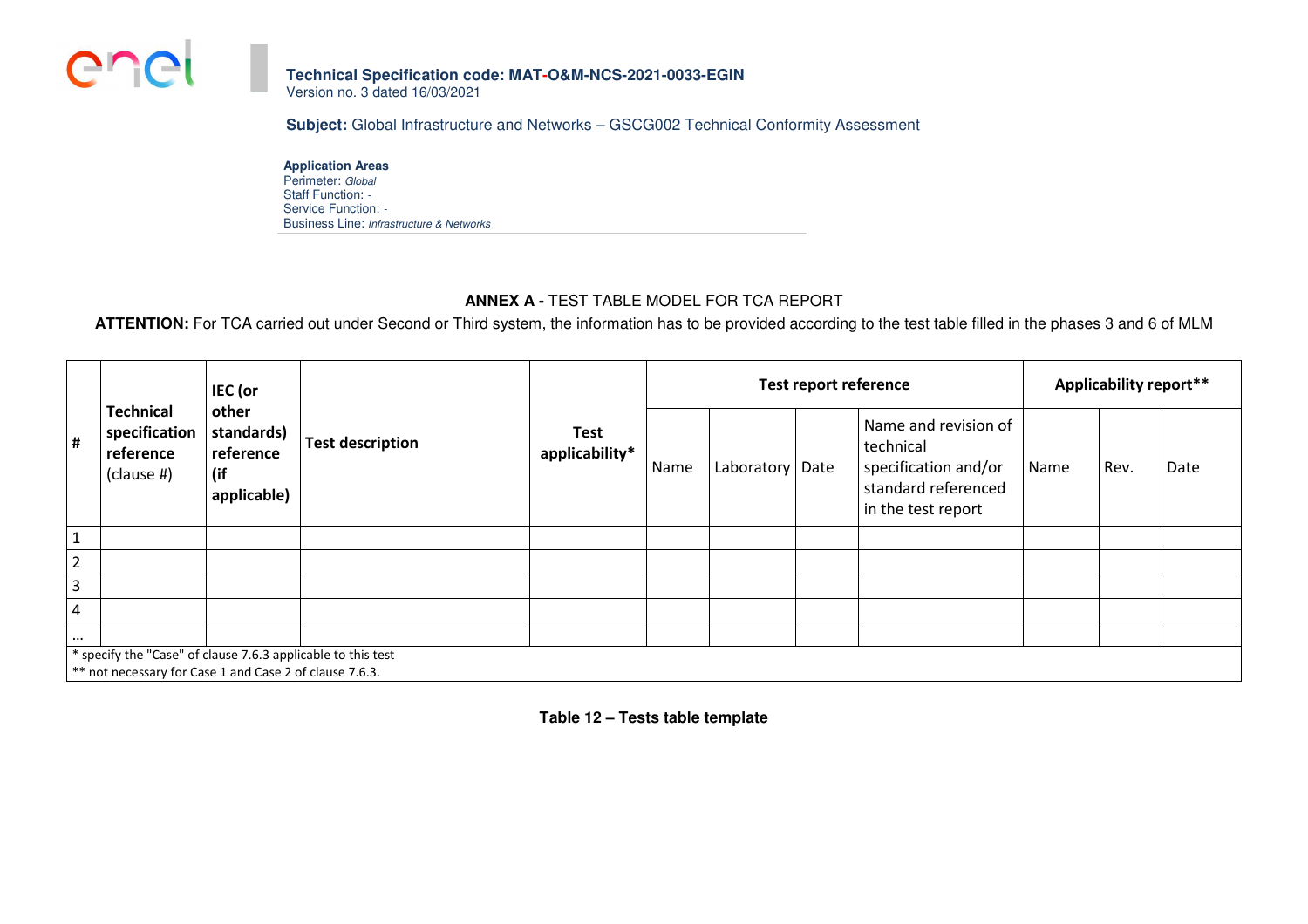

**Subject:** Global Infrastructure and Networks – GSCG002 Technical Conformity Assessment

**Application Areas**Perimeter: Global Staff Function: - Service Function: - **Business Line: Infrastructure & Networks** 

**ANNEX B –** TESTS TABLE EXAMPLE

## **Definitive Test Planning**

## **DEFINITIVE TEST**

| <b>TECHNICAL</b><br><b>SPECIFICATION</b><br><b>REFERENCE</b> | IEC (OR OTHER STANDARDS)<br>REFERENCE (IF APPLICABLE) | <b>TEST DESCRIPTION</b>     | <b>TEST</b><br><b>APPLICABILITY</b> | <b>TEST REPORT</b> | <b>APPLICABILITY</b><br><b>REPORT</b> | <b>LABORATORY</b><br><b>ACCREDITATION</b><br><b>CERTIFICATE</b> | <b>MORE</b><br><b>INFORMATION</b> |
|--------------------------------------------------------------|-------------------------------------------------------|-----------------------------|-------------------------------------|--------------------|---------------------------------------|-----------------------------------------------------------------|-----------------------------------|
| GSNN00X                                                      | <b>IEC XXXX-X</b>                                     | <b>6.1 DIELECTRIC TEST</b>  | CASE 4                              | Test report1.pdf   | Applicability<br>report1.pdf          | Accreditation1.pdf                                              | 0                                 |
| GSNN00X                                                      | <b>IEC XXXX-X</b>                                     | <b>6.2 BREAKING TEST</b>    | CASE 3                              | Test report2.pdf   | Applicability<br>report2.pdf          | Accreditation2.pdf                                              | 0                                 |
| GSNN00X                                                      | IEC XXXX-X                                            | <b>6.3 TEMPERATURE TEST</b> | CASE 2                              | Test report3.pdf   | none                                  | Accreditation3.pdf                                              | 6                                 |
|                                                              |                                                       |                             |                                     |                    |                                       |                                                                 |                                   |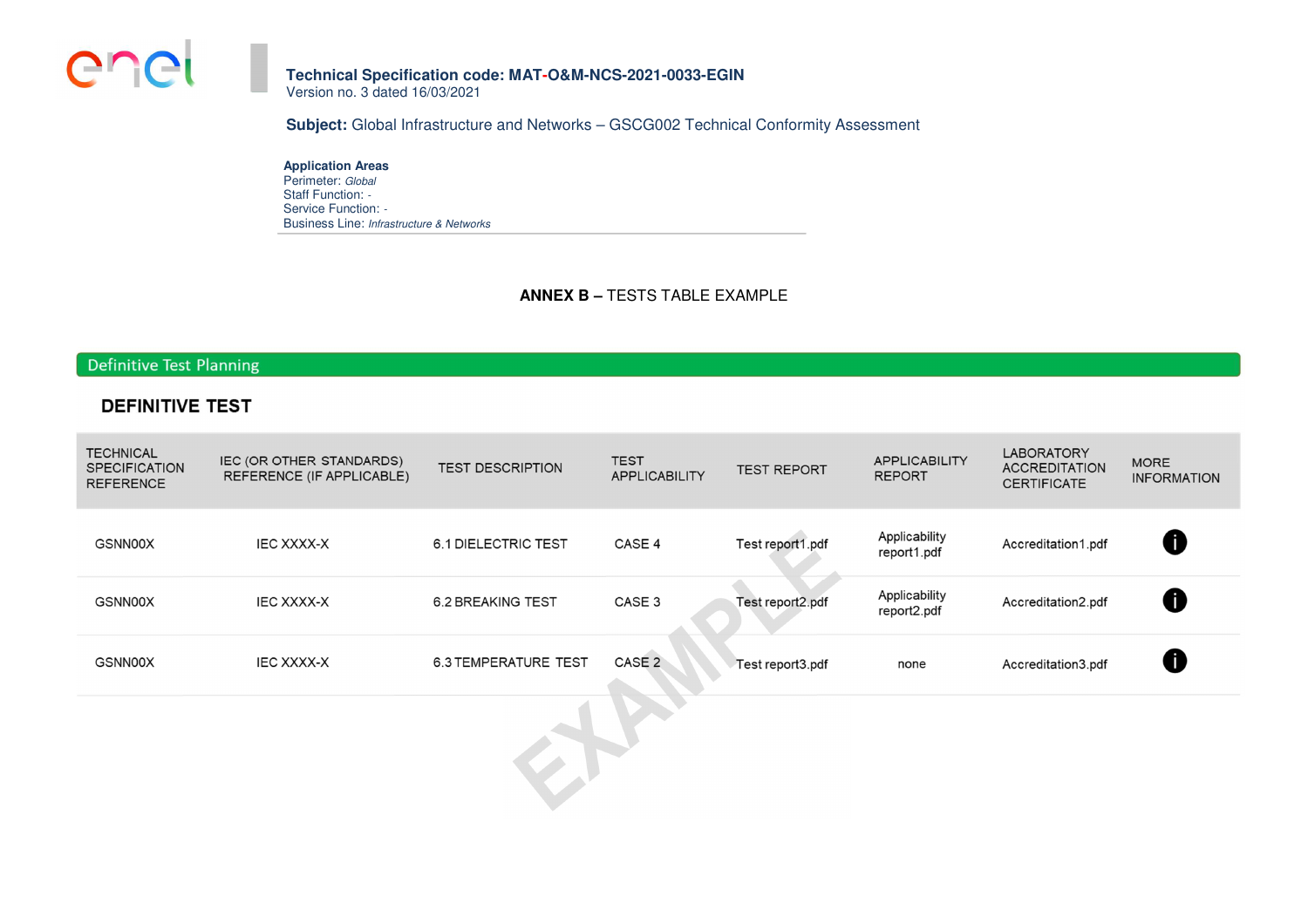

**Subject:** Global Infrastructure and Networks – GSCG002 Technical Conformity Assessment

**Application Areas** Perimeter: Global Staff Function: -Service Function: -Business Line: Infrastructure & Networks

## **ANNEX C –** SUPPLIER'S DECLARATION

## **Supplier's Declaration of Conformity according to ISO/IEC 17050-1 and ISO/IEC 17050-2**

The product (Suppliers code - Enel code) manufactured by (Supplier name) in the factory (city, country), is fully compliant to the technical specification (name, date and revision).

The Technical Conformity Assessment has been carried out in compliance with the Enel Global Standard GSCG002, rev. 02 of xx/xx/2018 ("Technical Conformity Assessment").

This declaration is issued according to ISO/IEC 17050-1 and ISO/IEC 17050-2.

Date, place Signed (a legal representative)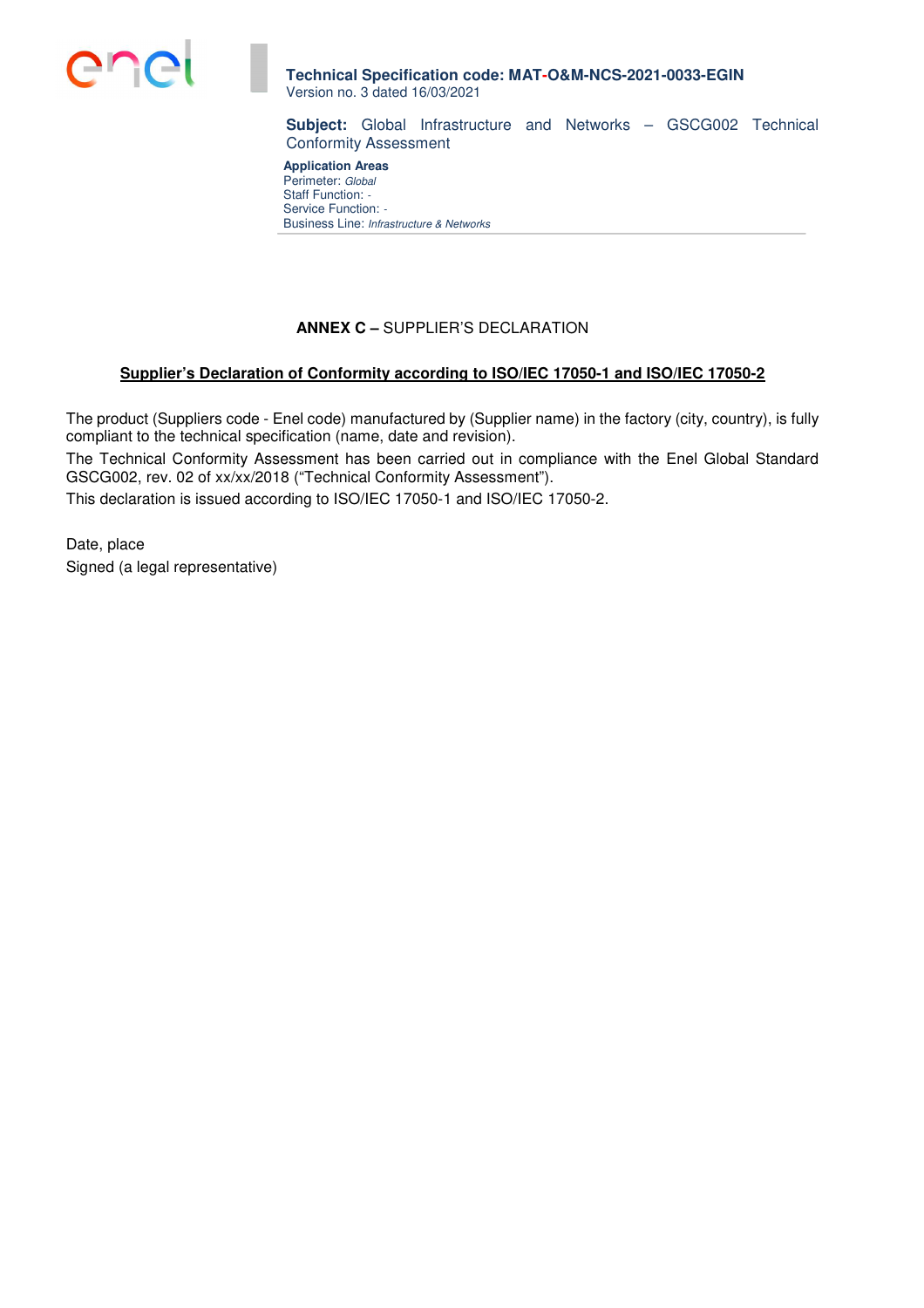

**Subject:** Global Infrastructure and Networks – GSCG002 Technical Conformity Assessment

**Application Areas** Perimeter: Global Staff Function: -Service Function: -Business Line: Infrastructure & Networks

## **ANNEX D.1 –** LEGAL DECLARATION OF CONFORMITY MODEL (\*)

(\*) for all countries except Spain

## **Legal declaration of conformity by the Supplier**

The product (Suppliers code - Enel code) manufactured by (Supplier name) in the factory (city, country), is fully compliant with all applicable standards and laws in \_\_\_\_\_\_\_\_\_\_\_\_(please indicate the country of destination), including the following non exhaustive list:

……

……

……

(please include the list of standards and laws)

Date, place Signed (a legal representative)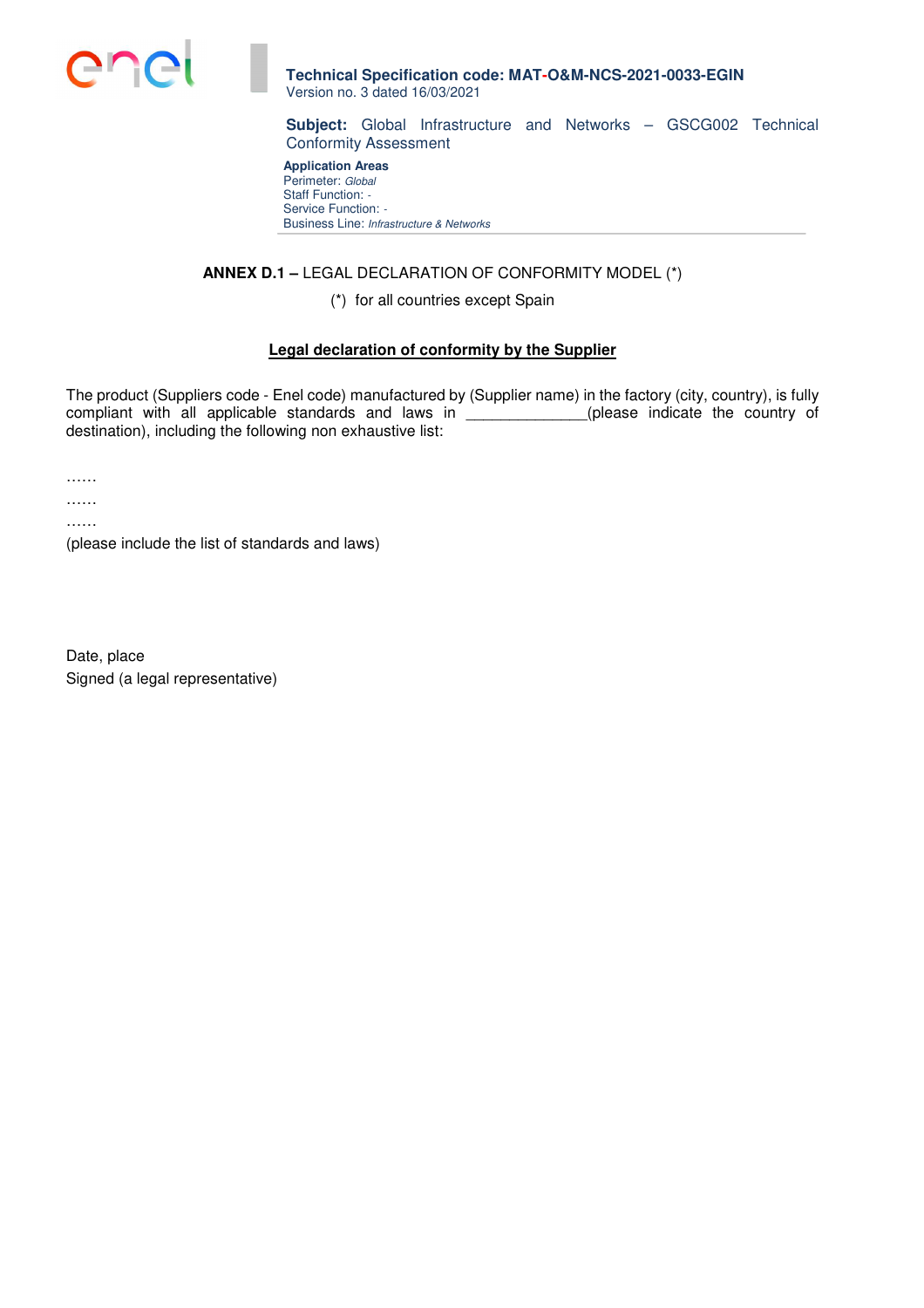

**Subject:** Global Infrastructure and Networks – GSCG002 Technical Conformity Assessment

**Application Areas** Perimeter: Global Staff Function: -Service Function: - Business Line: Infrastructure & Networks

# **ANNEX D.2 –** SPANISH LEGAL DECLARATION OF CONFORMITY MODEL

## **"Declaración de Conformidad" by Supplier**

El producto \_\_\_\_\_\_\_\_(Suppliers code - Enel code) fabricado por \_\_\_\_\_\_(Supplier name)**,** en la fábrica ubicada en  $\cdot$  (city, country), cumple con todas las normas y leyes aplicables en España, incluidas en la siguiente lista no exhaustiva:

• **RD 337/2014 de fecha 9 de mayo de 2014.** Reglamento sobre condiciones técnicas y garantías de seguridad en instalaciones eléctricas de alta tensión y sus Instrucciones Técnicas Complementarias ITC-RAT 01 a 23.

…

(include others standards and laws relevant)

- …
- Todos los documentos y las normas que no figuran en esta declaración y que se recuerdan en la GSXXXXX \_\_\_\_\_\_\_\_(include edition and date of the Global Standard in forcé)
- GSCG002 \_\_\_\_\_\_\_\_(include edition and date of the Global Standard GSCG002 in force)

El primer año de comercialización del producto para España es el año 20XX

(In the case of Transformers, include:"Asimismo, este transformador cumple los requisitos exigidos en el **REGLAMENTO (UE) No 548/2014 DE LA COMISIÓN de 21 de mayo de 2014** por el que se desarrolla la Directiva 2009/125/CE del Parlamento Europeo y del Consejo en lo que respecta a los transformadores de potencia pequeños, medianos y grandes así como lo establecido en la **DIRECTIVA 2009/125/ CE: 21/10/2009**, directiva por la que se instaura un marco para el establecimiento de requisitos de diseño ecológico aplicables a los productos relacionados con la energía.")

Date, place Signed (a legal representative)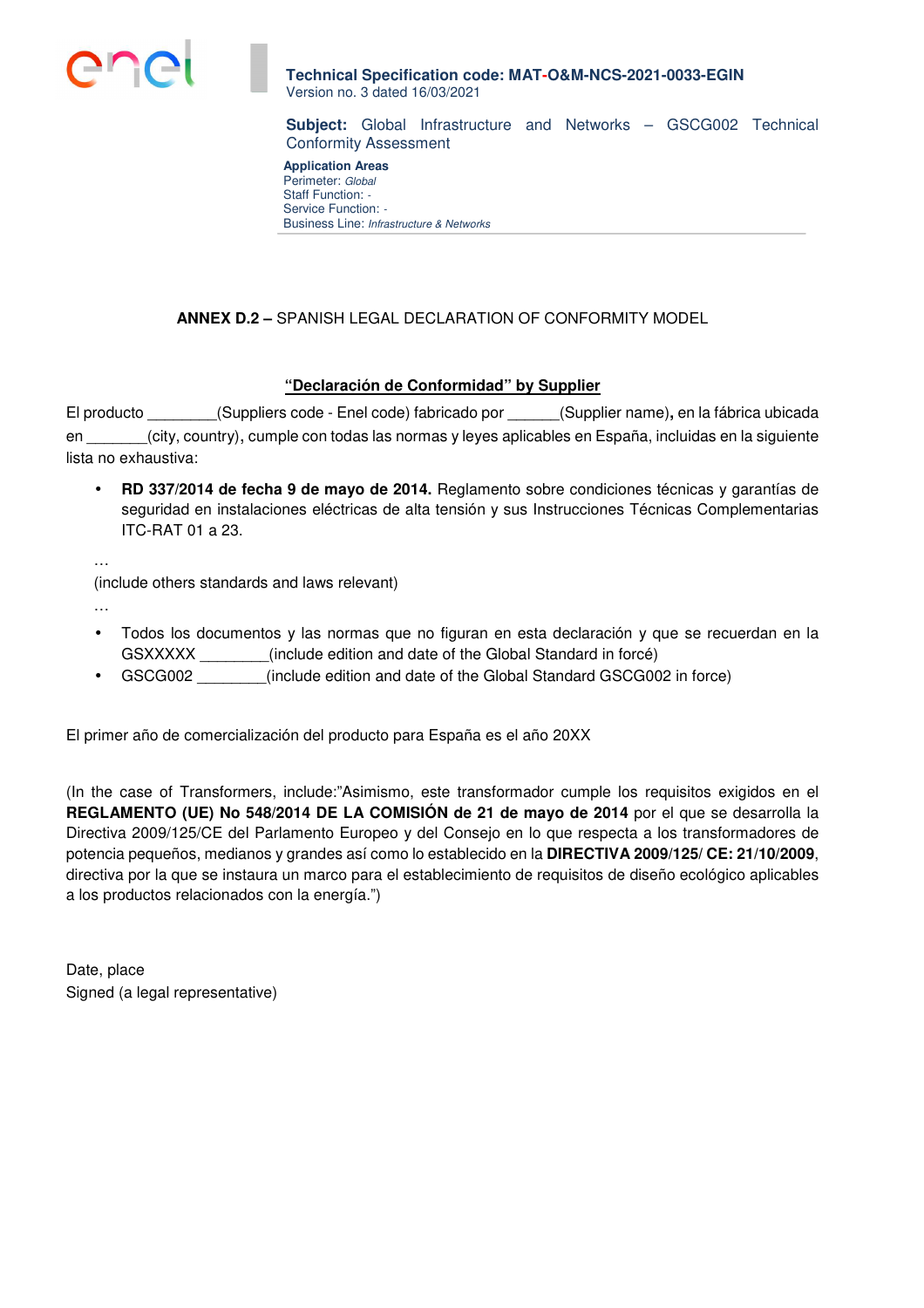

**Subject:** Global Infrastructure and Networks – GSCG002 Technical Conformity Assessment

#### **Application Areas**

Perimeter: Global Staff Function: - Service Function: - **Business Line: Infrastructure & Networks** 

## **ANNEX E -** LIST OF COMPONENTS NEEDED OF "DECLARACIÓN DE CONFORMIDAD"

| Ambito (Eng)                         | Famiglie (Eng)                                                       | Classi (Eng)                                                                           | MG Code | MG Desc (English)                                                                       |
|--------------------------------------|----------------------------------------------------------------------|----------------------------------------------------------------------------------------|---------|-----------------------------------------------------------------------------------------|
| 1 Building, civil and environmental  | <b>Construction components</b>                                       | Door and window fixtures (wood, plastic, glass and metal)                              | FCCC04  | Various construction materials (skylights, sunbreakers, awnings etc.)                   |
| 2 Building, civil and environmental  | Insulation, deinsulation provvision of scaffolding                   | Realization of thermo / acoustic insulation                                            | FCMI03  | Other electrical insulation                                                             |
| 3 Building, civil and environmental  | Construction components                                              | Prefabricated concrete structures                                                      | FCCC01  | Cement prefabs (excluding cabins)                                                       |
| 4 Electric, automation and networks  | Electric cabins in concrete and non-concrete, and accessories        | Electrical cabins accessories                                                          | FECE08  | Cable press seals for installation of LV and MV cables                                  |
|                                      |                                                                      |                                                                                        |         | Prefabricated metallic M.V./L.V. cabins completed with all electrical equipment and     |
| 5 Electric, automation and networks  | Electric cabins in concrete and non-concrete, and accessories        | Electrical cabins accessories                                                          | FECE01  | connecting M.V. cables                                                                  |
|                                      |                                                                      | Prefabricated metal enclosed equipment for interruption, disconnection and             |         | Prefabricated metal enclosed equipment for interruption, disconnection and operation of |
| 6 Electric, automation and networks  | <b>Electrical panels</b>                                             | operation of the medium voltage network.                                               | FEQE06  | the medium voltage network.                                                             |
| 7 Electric, automation and networks  | Electric cabins in concrete and non-concrete, and accessories        | Secondary cabins in vibrated reinforced concrete with electrical equipment             | FECE05  | Structures in vibrated reinforced concrete for low cabins (box)                         |
| 8 Electric, automation and networks  | Electric cabins in concrete and non-concrete, and accessories        | Secondary cabins in vibrated reinforced concrete with electrical equipment             | FECE09  | Secondary cabins in vibrated reinforced concrete with electrical equipment              |
|                                      | Equipment, terminals and brackets for lines, stations and electrical |                                                                                        |         |                                                                                         |
| 9 Electric, automation and networks  | substations                                                          | Pre-assembled terminals and connection wires                                           | FEEM01  | Wire terminals                                                                          |
| 10 Electric, automation and networks | Electric cables and bare electrical conductors                       | Cables LV                                                                              | FECA03  | LV cables insulated with elastomers up to 1kV                                           |
| 11 Electric, automation and networks | Electric cables and bare electrical conductors                       | Cables LV                                                                              | FECA04  | LV cables insulated with PVC                                                            |
| 12 Electric, automation and networks | Electric cables and bare electrical conductors                       | Cables LV                                                                              | FECA07  | Normal thermoplastic LV cables                                                          |
| 13 Electric, automation and networks | Electric cables and bare electrical conductors                       | Cables LV for electrical cabin                                                         | FECA05  | LV cables insulated with fire retardant PVC                                             |
| 14 Electric, automation and networks | Switches                                                             | HV equipment and switches                                                              | FEIN02  | HV switches (sf6)                                                                       |
| 15 Electric, automation and networks | Capacitors                                                           | Coupling and static capacitors                                                         | FECO02  | Static condensers                                                                       |
|                                      | Equipment, terminals and brackets for lines, stations and electrical |                                                                                        |         |                                                                                         |
| 16 Electric, automation and networks | substations                                                          | Cable connectors                                                                       | FELC09  | Connectors for underground cable                                                        |
|                                      | Equipment, terminals and brackets for lines, stations and electrical |                                                                                        |         |                                                                                         |
| 17 Electric, automation and networks | substations                                                          | Earthing and shorting devices                                                          | FEEM03  | Other groundbeds                                                                        |
|                                      | Equipment, terminals and brackets for lines, stations and electrical | Equipment and terminal blocks for stations / cabins / overhead electrical lines HV and |         |                                                                                         |
| 18 Electric, automation and networks | substations                                                          | / or MV                                                                                | FEEM05  | MV equipment and terminal boards for stations and cabins                                |
|                                      | Equipment, terminals and brackets for lines, stations and electrical | Equipment and terminal blocks for stations / cabins / overhead electrical lines HV and |         |                                                                                         |
| 19 Electric, automation and networks | substations                                                          | / or MV                                                                                | FEEM08  | HV equipment and terminal boards for stations and cabins                                |
|                                      | Equipment, terminals and brackets for lines, stations and electrical | Equipment and terminal blocks for stations / cabins / overhead electrical lines HV and |         |                                                                                         |
| 20 Electric, automation and networks | substations                                                          | / or MV                                                                                | FECO01  | Coupling condensers                                                                     |
|                                      | Equipment, terminals and brackets for lines, stations and electrical | Equipment and terminal blocks for stations / cabins / overhead electrical lines HV and |         |                                                                                         |
| 21 Electric, automation and networks | substations                                                          | / or MV                                                                                | FEEM13  | Terminal board for earthing                                                             |
| 22 Electric, automation and networks | Electrical and electronic small parts and fuses                      | Fuses and fuse protection devices                                                      | FEFU01  | Fuses and protection equipment with LV fuse                                             |
| 23 Electric, automation and networks | Electrical and electronic small parts and fuses                      | Fuses and fuse protection devices                                                      | FEFU02  | Fuses and protection equipment with MV fuse                                             |
|                                      | Equipment, terminals and brackets for lines, stations and electrical |                                                                                        |         |                                                                                         |
| 24 Electric, automation and networks | substations                                                          | Joints and electronic terminals                                                        | FELC12  | Joints and electronic terminals                                                         |
|                                      | Equipment, terminals and brackets for lines, stations and electrical |                                                                                        |         |                                                                                         |
| 25 Electric, automation and networks | substations                                                          | Joints and terminals for HV cables                                                     | FELC13  | Joints and terminals for HV cables                                                      |
|                                      | Equipment, terminals and brackets for lines, stations and electrical |                                                                                        |         |                                                                                         |
| 26 Electric, automation and networks | substations                                                          | Joints and terminals for LV cables                                                     | FELC10  | Joints and terminals for LV cables insulated in rubber                                  |
|                                      | Equipment, terminals and brackets for lines, stations and electrical |                                                                                        |         |                                                                                         |
| 27 Electric, automation and networks | substations                                                          | Joints and terminals for MV cables                                                     | FELC11  | Joints and terminals for MV cables in paper or extruded 12/36 kV                        |
| 28 Electric, automation and networks | Switches                                                             | LV switches                                                                            | FEIN11  | Automatic LV switches for secondary cabins                                              |
| 29 Electric, automation and networks | Switches                                                             | LV switches                                                                            | FEIN12  | Automatic LV switches for measurement units                                             |
| 30 Electric, automation and networks | Switches                                                             | MV switches                                                                            | FEIN17  | Vacuum MV switches                                                                      |